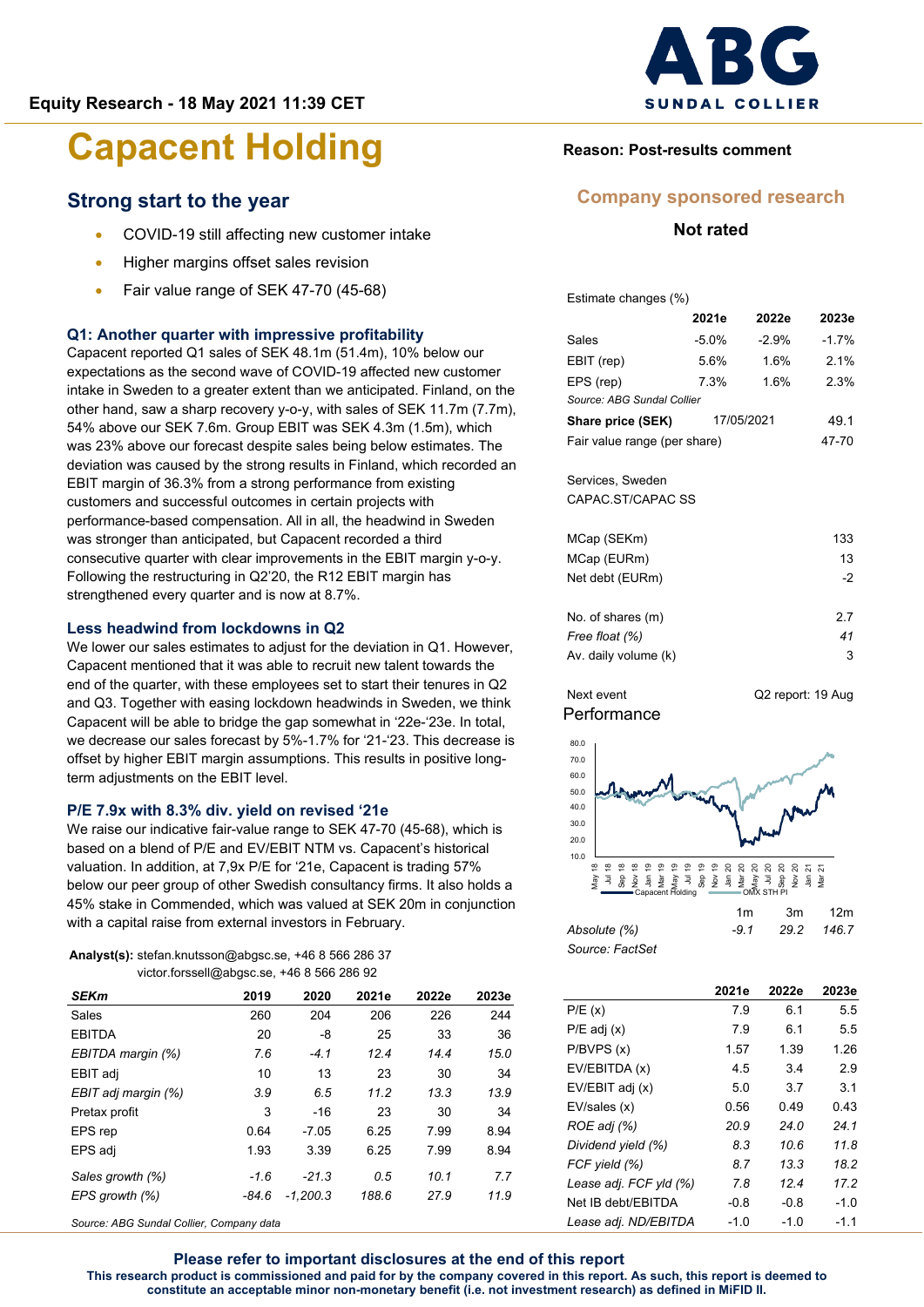## **Company description**

Capacent is a management consulting company concentrated on corporate consulting, mainly focusing on improving customer profitability and cash flow. The company offers business-oriented consulting aiming, to deliver measurable results, from setting strategies to implementation and follow-ups. Capacent has a Nordic presence and a high level of involvement in customer operations. The customer base is broad in terms of number of customers and sectors represented.



**Annual sales and adj. EBIT margin**

*Source: ABG Sundal Collier, Company data*





*Source: ABG Sundal Collier, FactSet*

#### **Lease adj. net debt and ND/EBITDA**



*Source: ABG Sundal Collier, Company data*

### **Risks**

Capacent is dependent on continuing demand for its services from current and new customers. Moreover, a tougher climate for hiring new consultants would affect Capacent's organic growth. Furthermore, the Finnish operations are more volatile than the other divisions due to more performance-based earnings. This means that on a quarterly basis, operations can be significantly more volatile than the rest of the group.



**Quarterly sales and adj. EBIT margin**

*Source: ABG Sundal Collier, Company data*

**EPS estimate changes, 2022e, SEK**



*Source: ABG Sundal Collier, FactSet*

**12-month forward-looking P/E**

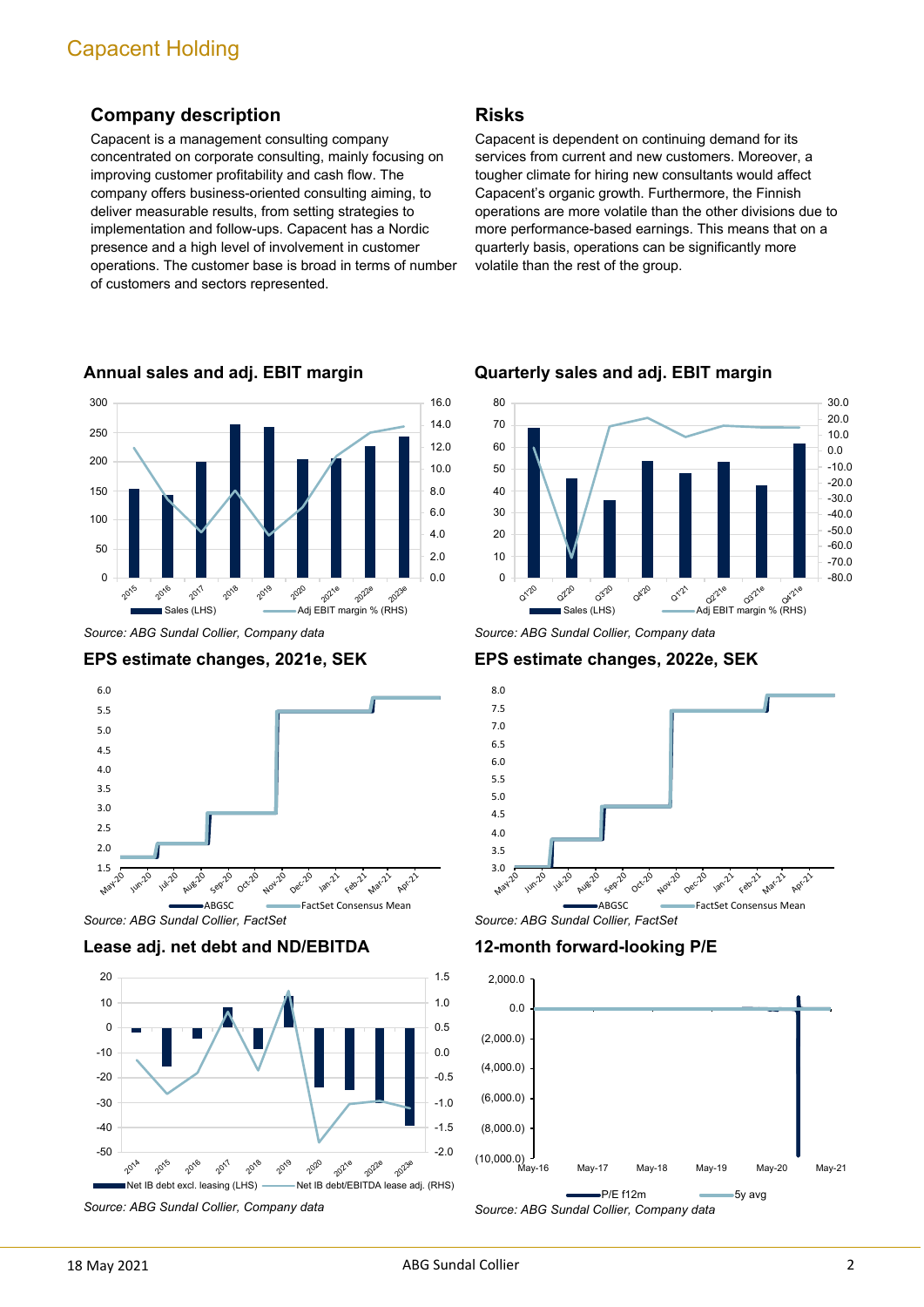# **Deviation and forecast changes**

| Q1 deviations |  |
|---------------|--|
|               |  |

| <b>SEKm</b>                   |         |          |          |                    |
|-------------------------------|---------|----------|----------|--------------------|
| <b>P&amp;L</b>                | Q1'20   | Q1'21    | Q1'21e   | Diff vs. ABGSC     |
| <b>Net sales</b>              | 69.0    | 48.1     | 53.4     | $-10%$             |
| Other income                  | 0.0     | 0.2      | 0.0      |                    |
| Other external costs          | $-20.3$ | $-23.6$  | $-18.7$  | 27%                |
| Personnel costs               | $-43.6$ | $-19.4$  | $-30.6$  | $-36%$             |
| Other costs                   | 0.0     | $-0.3$   | 0.0      |                    |
| -of which non-recurring items | 0.0     | 0.0      | 0.0      |                    |
| <b>EBITDA</b>                 | 5.2     | 4.9      | 4.1      | 20%                |
| Adj. EBITDA                   | 5.2     | 4.9      | 4.1      | 20%                |
| Depreciation                  | $-3.6$  | $-0.6$   | $-0.6$   |                    |
| Impairment                    | 0.0     | 0.0      | 0.0      |                    |
| <b>EBIT</b>                   | 1.5     | 4.3      | 3.5      | 23%                |
| Adj. EBIT                     | 1.5     | 4.3      | 3.5      | 23%                |
| <b>Net Financials</b>         | $-1.3$  | 0.1      | $-0.1$   |                    |
| Profit before tax             | 0.3     | 4.3      | 3.4      |                    |
| Tax                           | $-0.1$  | $-0.9$   | $-0.7$   |                    |
| <b>NCI</b>                    | 0.1     | 0.0      | $-0.1$   |                    |
| Net profit discontinued       | 0.0     | 0.0      | 0.0      |                    |
| Net income (to shareholders)  | 0.0     | 3.4      | 2.6      | 31%                |
| <b>EPS</b>                    | 0.0     | 1.3      | 1.0      | 31%                |
|                               |         |          |          |                    |
| Growth                        |         |          |          |                    |
| Sales growth y-o-y            | $-3.2%$ | $-30.3%$ | $-22.7%$ | $-7.6pp$           |
|                               |         |          |          |                    |
| Margins                       |         |          |          |                    |
| Adj. EBITDA margin            | 7.5%    | 10.2%    | 7.7%     | 2.5pp              |
| Adj. EBIT margin              | 2.2%    | 8.9%     | 6.5%     | 2.4pp              |
|                               |         |          |          |                    |
|                               |         |          |          |                    |
| Sales per division            |         |          |          |                    |
| Sweden                        | 44.0    | 36.5     | 45.8     | $-20%$             |
| Finland                       | 7.7     | 11.7     | 7.6      | 54%                |
| Total                         | 69.0    | 48.1     | 53.4     | $-10%$             |
|                               |         |          |          |                    |
| Adj. EBIT per division        |         |          |          |                    |
| Sweden                        | 1.6     | 1.4      | 4.2      | $-68%$             |
| Finland                       | 0.0     | 4.2      | 0.8      | 439%               |
| Adj. EBIT margin              |         |          |          |                    |
| Sweden                        | 3.7%    | 3.7%     | 9.2%     |                    |
| Finland                       | 0.4%    | 36.3%    | 10.0%    | $-5.4pp$<br>26.3pp |
| $-1$ $-1$ $\sim$              |         |          |          |                    |

*Source: ABG Sundal Collier, company data*

## **Forecast changes**

| <b>SEKm</b>       |       | Old forecast |       |       | New forecast |       | <b>Change</b>     |                   |                   |  |  |
|-------------------|-------|--------------|-------|-------|--------------|-------|-------------------|-------------------|-------------------|--|--|
| <b>P&amp;L</b>    | 2021e | 2022e        | 2023e | 2021e | 2022e        | 2023e | 2021e             | 2022e             | 2023e             |  |  |
| Net sales         | 216.5 | 233.1        | 247.9 | 205.6 | 226.4        | 243.7 | $-5.0\%$          | $-2.9%$           | $-1.7%$           |  |  |
| Adj. EBITDA       | 24.2  | 32.2         | 35.8  | 25.4  | 32.7         | 36.5  | 5.1%              | 1.5%              | 1.9%              |  |  |
| Adj. EBIT         | 21.8  | 29.7         | 33.2  | 23.0  | 30.2         | 33.9  | 5.6%              | 1.6%              | 2.1%              |  |  |
| Net income        | 15.8  | 21.4         | 23.7  | 17.0  | 21.7         | 24.3  | 7.7%              | 1.6%              | 2.3%              |  |  |
| Adj EBITDA margin | 11.2% | 13.8%        | 14.4% | 12.4% | 14.4%        | 15.0% | 1.2 <sub>pp</sub> | 0.6 <sub>pp</sub> | 0.5 <sub>pp</sub> |  |  |
| Adj. EBIT margin  | 10.1% | 12.7%        | 13.4% | 11.2% | 13.3%        | 13.9% | 1.1 <sub>pp</sub> | 0.6 <sub>pp</sub> | $0.5$ pp          |  |  |
| Net margin<br>.   | 7.3%  | 9.2%         | 9.6%  | 8.3%  | 9.6%         | 10.0% | 1.0 <sub>pp</sub> | 0.4 <sub>pp</sub> | 0.4 <sub>pp</sub> |  |  |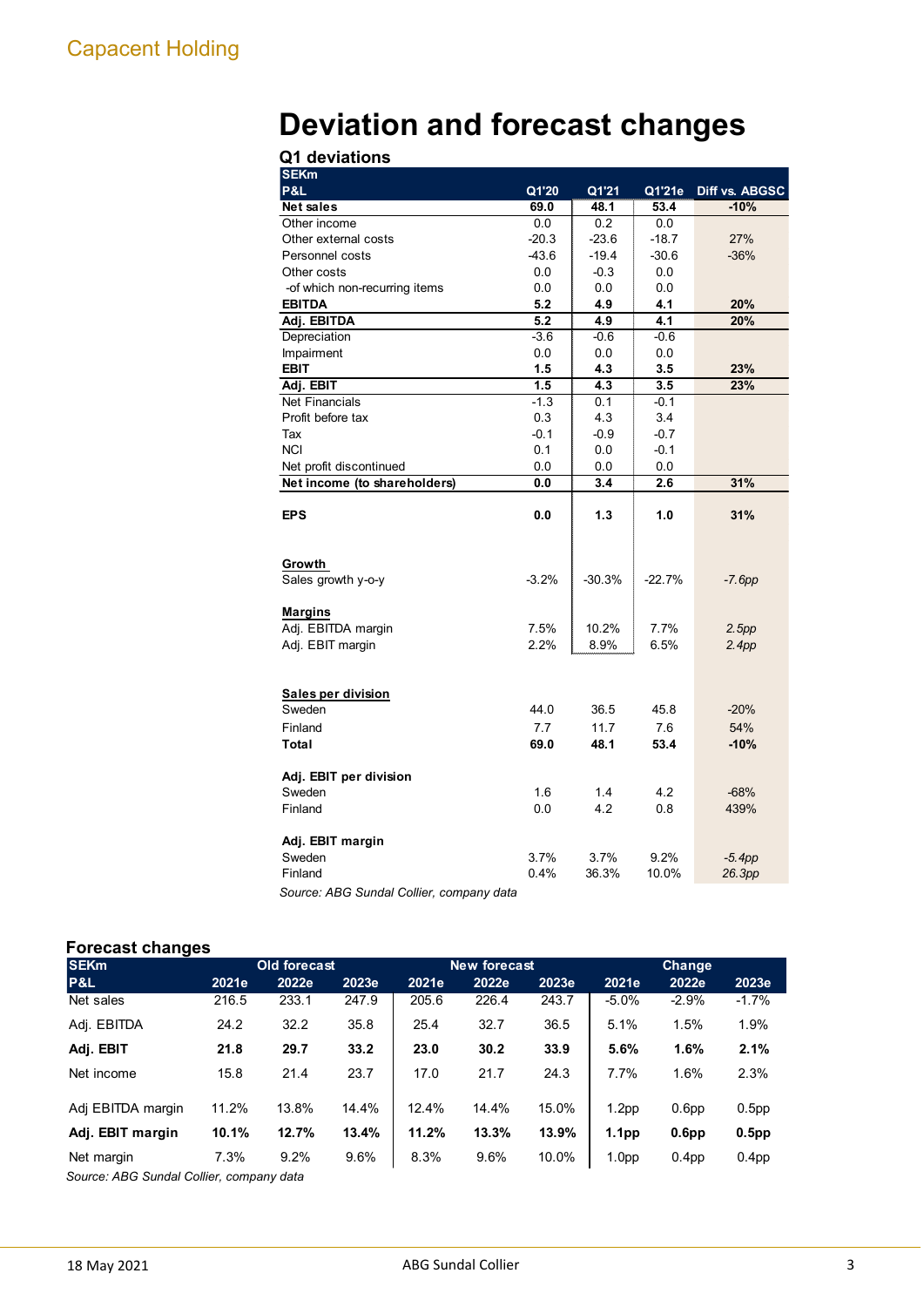## **Valuation**

### **Peer group**

| <b>Company</b>            | Market     |        | Sales growth (%) |             |      | EV/Sales (x) |     |      | EV/EBITDA(x) |      |      | EV/EBIT(x) |       |      | P/E(x) |             |      | Dividend yields |       |              |             | 3-year CAGR ('19-'22e) |
|---------------------------|------------|--------|------------------|-------------|------|--------------|-----|------|--------------|------|------|------------|-------|------|--------|-------------|------|-----------------|-------|--------------|-------------|------------------------|
| <b>Consulting firms</b>   | cap (SEKm) | 2020   |                  | 2021e 2022e | 2020 | 2021e 2022e  |     | 2020 | 2021e 2022e  |      | 2020 | 2021e      | 2022e | 2020 |        | 2021e 2022e |      | 2020 2021e      | 2022e | <b>Sales</b> | <b>EBIT</b> | EPS                    |
|                           |            |        |                  |             |      |              |     |      |              |      |      |            |       |      |        |             |      |                 |       |              |             |                        |
| Addnode                   | 9.744      | 11%    | $-1%$            | 4%          | 2.6  | 2.7          | 2.6 | 22.0 | 20.3         | 19.4 | 31.4 | 29.8       | 27.8  | 33.1 | 30.8   | 29.2        | 0.8% | 0.9%            | 1.0%  | 5%           | 18%         | 28%                    |
| <b>Eurocon Consulting</b> | 187        | $-6%$  | 9%               | na          | 1.0  | 1.0          | 0.9 | 8.6  | 7.5          | 6.4  | 17.0 | 12.3       | 9.6   | 22.1 | 15.1   | 12.1        | 4.0% | 4.5%            | 5.4%  | 3%           | 70%         | 58%                    |
| eWork Group               | 1,205      | $-3%$  | 6%               | 8%          | 0.1  | 0.1          | 0.1 | 10.3 | 10.9         | 10.7 | 13.3 | 13.8       | 13.5  | 17.3 | 17.3   | 17.3        | 5.6% | 4.5%            | 4.8%  | 4%           | 7%          | 9%                     |
| Know it                   | 5.780      | 1%     | 16%              | 5%          | 1.7  | 1.4          | 1.4 | 13.7 | 11.9         | 11.4 | 17.1 | 14.9       | 14.0  | 21.7 | 19.5   | 18.8        | 2.4% | 2.3%            | 2.5%  | 7%           | 8%          | 8%                     |
| <b>Rejlers</b>            | 2,544      | $-2%$  | 7%               | 4%          | 1.2  |              | 1.1 | 8.7  | 10.2         | 9.3  | 15.2 | 22.6       | 19.0  | 51.1 | 22.0   | 21.6        | 0.0% | 1.7%            | 1.9%  | 3%           | 10%         | 11%                    |
| Semcon                    | 2.025      | $-12%$ | 2%               | 7%          | 1.1  |              | 1.0 | 10.1 | 8.2          | 7.8  | 11.5 | 10.4       | 9.7   | 15.5 | 15.1   | 13.9        | 1.5% | 4.4%            | 3.3%  | $-1%$        | 8%          | 9%                     |
| Tieto                     | 32,027     | 61%    | 1%               | 3%          | 1.5  | 1.5          | 1.4 | 9.2  | 7.9          | 7.6  | 11.5 | 11.4       | 10.8  | 12.4 | 11.7   | 10.8        | 4.9% | 5.5%            | 5.5%  | 18%          | 25%         | 13%                    |
| ÅF                        | 29.512     | $-4%$  | 3%               | 5%          | 1.9  | 1.9          | 1.8 | 15.8 | 14.7         | 13.3 | 23.6 | 21.5       | 18.8  | 26.8 | 22.9   | 19.9        | 1.8% | 2.3%            | 2.5%  | 1%           | 7%          | 3%                     |
| Average                   |            | 6%     | 5%               | 5%          | 1.4  | 1.3          | 1.3 | 12.3 | 11.5         | 10.7 | 17.6 | 17.1       | 15.4  | 25.0 | 19.3   | 17.9        | 2.6% | 3.3%            | 3.4%  | 5%           | 19%         | 20%                    |
| Median                    |            | $-3%$  | 5%               | 5%          | 1.3  | 1.3          | 1.2 | 10.2 | 10.5         | 10.0 | 16.1 | 14.3       | 13.7  | 21.9 | 18.4   | 18.1        | 2.1% | 3.4%            | 2.9%  | 3%           | 9%          | 10%                    |
| Capacent (ABGSCe)         | 133        | $-21%$ | 1%               | 10%         | 0.4  | 0.6          | 0.5 | 4.0  | 4.5          | 3.4  | 5.9  | 5.0        | 3.7   | 10.6 | 7.9    | 6.1         | 9.7% | 8.3%            | 10.6% | $-4%$        | 65%         | 132%                   |

*Source: ABG Sundal Collier, company data* Capacent above/below (+/-) 678% -88% 89% -71% -57% -60% -61% -57% -66% -63% -65% -73% -58% -58% -68% 358% 147% 263% -236% 609% 1224%



*Source: ABG Sundal Collier, company data*

*Source: ABG Sundal Collier, company data*

## **Indicative price range SEK 47-70**

We expect a P/E of 7,9x for '21e, which is slightly below the three-year NTM average of 8.2x. An indicative price range of plus/minus one standard deviation from the average indicates SEK 41-60 per share.

Capacent currently has a strong balance sheet with a net cash position of ~SEK 24m and on our 2021 estimates, it is trading at an EV/EBIT of 5.0x, which is below the three-year NTM average of 6.8x. An indicative price range of plus/minus one standard deviation from the EV/EBIT average indicates SEK 53-80 per share. We arrive at our fair value range by combining the two ranges equally, which yields SEK 47-70 per share.

The price range will ultimately be determined by execution of the ongoing restructuring. One could also argue, however, that a successful restructuring would decrease the valuation gap towards the peer group. Currently, Capacent is trading ~57% below the peer group on 2021e P/E.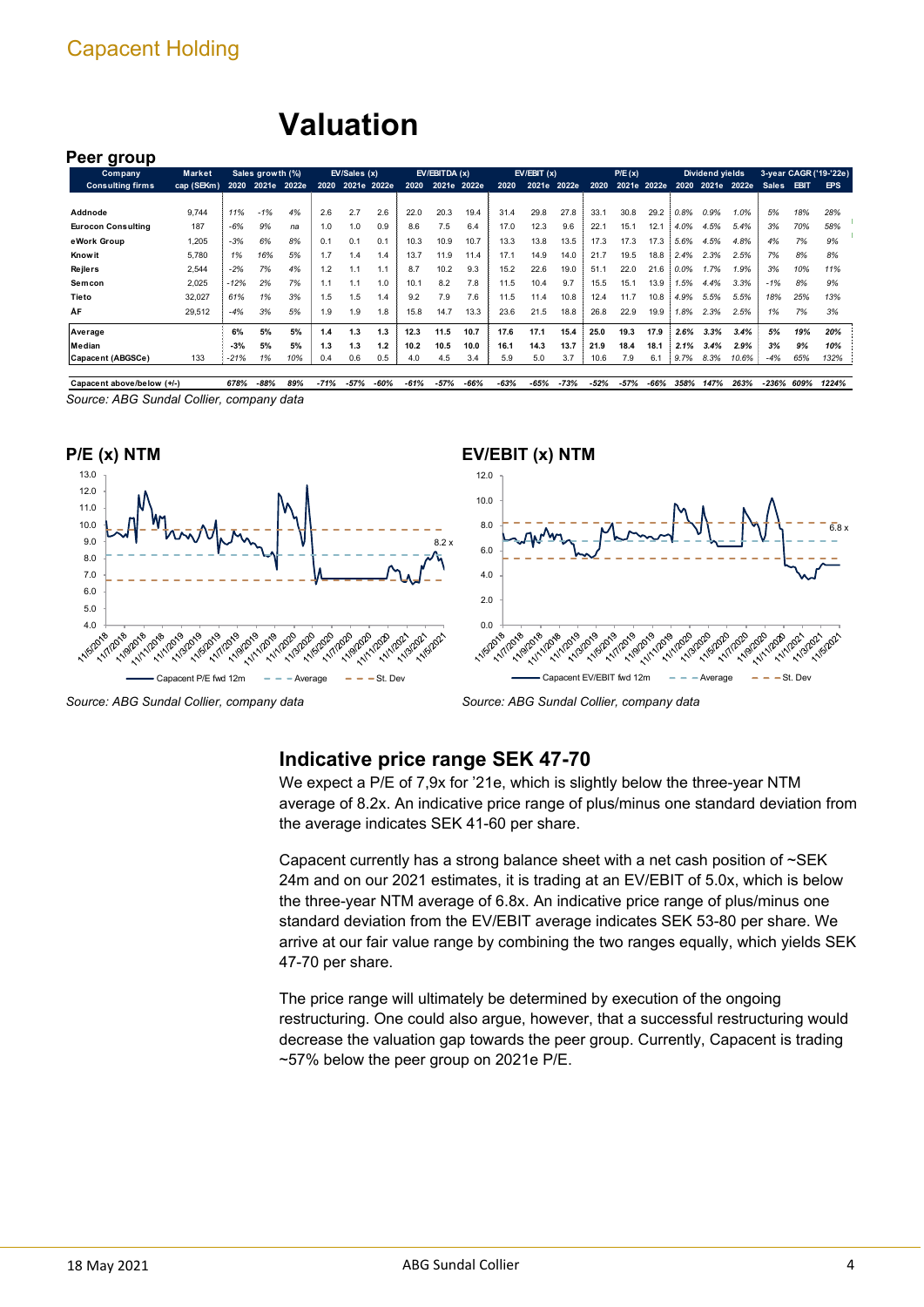# **Quarterly and yearly overview**

| <b>SEKm</b>                   |          |         |                      |         |          |              |                      |              |         |          |          |             |                    |          |                   |          |
|-------------------------------|----------|---------|----------------------|---------|----------|--------------|----------------------|--------------|---------|----------|----------|-------------|--------------------|----------|-------------------|----------|
| P&L                           | Q1'20    | Q2'20   | Q3'20                | Q4'20   | Q1'21    |              | Q2'21e Q3'21e Q4'21e |              | 2016    | 2017     | 2018     | 2019        | 2020               |          | 2021e 2022e       | 2023e    |
| Net sales                     | 69.0     | 45.8    | 35.9                 | 53.8    | 48.1     | 53.2         | 42.5                 | 61.7         | 142.9   | 200.4    | 263.8    | 259.7       | 204.5              | 205.6    | 226.4             | 243.7    |
| Other income                  | 0.0      | 0.8     | 1.3                  | 0.6     | 0.2      | 0.0          | 0.0                  | 0.0          | 0.7     | 6.8      | 9.6      | 0.1         | 2.7                | 0.2      | 0.0               | 0.0      |
| Other external costs          | -20.3    | $-21.7$ | $-15.7$              | $-23.5$ | $-23.6$  | $-26.6$      | $-21.3$              | $-30.9$      | $-20.1$ | $-42.0$  | $-59.3$  | $-55.5$     | $-81.2$            | $-102.4$ | $-113.2$          | $-121.9$ |
| Personnel costs               | -43.6    | $-25.5$ | $-15.2$              | $-21.7$ | $-19.4$  | $-20.0$      | $-17.2$              | $-21.1$      | -115.6  | $-112.6$ | $-183.7$ | $-184.6$    | $-106.0$           | $-77.7$  | $-80.5$           | $-85.4$  |
| Other costs                   | 0.0      | $-28.4$ | 0.0                  | 0.0     | $-0.3$   | 0.0          | 0.0                  | 0.0          | $-0.1$  | 0.0      | 0.0      | 0.0         | $-28.4$            | $-0.3$   | 0.0               | 0.0      |
| -of which non-recurring items | 0.0      | $-28.3$ | 0.0                  | 0.0     | 0.0      | 0.0          | 0.0                  | 0.0          | 0       | 2.75     | $-3.3$   | $-3.5$      | $-28.3$            | 0.0      | 0.0               | 0.0      |
| <b>EBITDA</b>                 | 5.2      | -29.0   | 6.2                  | 9.2     | 4.9      | 6.6          | 4.1                  | 9.8          | 10.8    | 12.9     | 30.5     | 19.7        | -8.4               | 25.4     | 32.7              | 36.5     |
| Adj. EBITDA                   | 5.2      | -0.6    | 6.2                  | 9.2     | 4.9      | 6.6          | 4.1                  | 9.8          | 10.8    | 10.2     | 24.3     | 23.2        | 19.9               | 25.4     | 32.7              | 36.5     |
| Depreciation                  | $-3.6$   | $-1.8$  | -0.6                 | $-0.6$  | $-0.6$   | $-0.6$       | $-0.6$               | $-0.6$       | $-0.5$  | $-1.8$   | $-3.1$   | $-13.0$     | $-6.6$             | $-2.4$   | $-2.5$            | $-2.6$   |
| Impairment                    | $\Omega$ | 0.0     | 0                    | 0       | 0        | $\mathbf{0}$ | $\mathbf{0}$         | $\mathbf{0}$ | 0       | $-5.3$   | $-9.5$   | 0           | 0.0                | 0.0      | 0.0               | 0.0      |
| EBIT                          | 1.5      | -30.8   | 5.6                  | 8.6     | 4.3      | 6.0          | 3.5                  | 9.2          | 10.3    | 5.9      | 17.9     | 6.7         | $-15.1$            | 23.0     | 30.2              | 33.9     |
| Adj. EBIT                     | 1.5      | $-2.4$  | 5.6                  | 8.6     | 4.3      | 6.0          | 3.5                  | 9.2          | 10.3    | 8.4      | 21.2     | 10.2        | 13.3               | 23.0     | 30.2              | 33.9     |
| <b>Net Financials</b>         | $-1.3$   | 0.3     | $-0.1$               | 0.3     | 0.1      | $-0.1$       | $-0.1$               | $-0.1$       | 0.2     | $-0.9$   | $-1.2$   | $-3.6$      | $-0.8$             | $-0.1$   | $-0.3$            | $-0.3$   |
| Profit before tax             | 0.3      | -30.5   | 5.4                  | 8.9     | 4.3      | 6.0          | 3.4                  | 9.1          | 10.6    | 5.0      | 16.7     | 3.1         | $-15.9$            | 22.9     | 29.9              | 33.6     |
| Tax                           | $-0.1$   | 0.1     | $-1.3$               | $-1.9$  | $-0.9$   | $-1.2$       | $-0.7$               | $-1.9$       | $-2.3$  | $-2.0$   | $-4.7$   | $-0.9$      | $-3.3$             | $-4.8$   | $-6.2$            | $-6.9$   |
| <b>NCI</b>                    | 0.1      | -0.1    | 0.0                  | 0.0     | 0.0      | $-0.3$       | $-0.3$               | $-0.6$       | 0.0     | 0.3      | 0.5      | $-0.4$      | 0.0                | $-1.2$   | $-2.0$            | $-2.4$   |
| Net profit discontinued       | 0.0      | $-9.2$  | 0.0                  | 0.0     | 0.0      | 0.0          | 0.0                  | 0.0          | 0.0     | 0.0      | 0.0      | 0.0         | 0.0                | 0.0      | 0.0               | 0.0      |
| Net income (to shareholders)  | 0.0      | $-39.6$ | 4.2                  | 7.0     | 3.4      | 4.5          | 2.4                  | 6.7          | 8.2     | 3.3      | 11.5     | 2.6         | $-28.4$            | 17.0     | 21.7              | 24.3     |
|                               |          |         |                      |         |          |              |                      |              |         |          |          |             |                    |          |                   |          |
| <b>EPS diluted</b>            | 0.0      | -14.6   | 1.5                  | 2.6     | 1.3      | 1.6          | 0.9                  | 2.5          | 3.1     | 1.2      | 4.0      | 1.1         | $-10.4$            | 6.3      | 8.0               | 8.9      |
| <b>DPS</b>                    |          |         |                      |         |          |              |                      |              | 3.0     | 1.0      | 3.0      | 1.0         | 3.5                | 4.1      | 5.2               | 5.8      |
|                               |          |         |                      |         |          |              |                      |              |         |          |          |             |                    |          |                   |          |
| Growth                        |          |         |                      |         |          |              |                      |              |         |          |          |             |                    |          |                   |          |
| Sales growth y-o-y            | $-3.2%$  |         | -32.4% -25.7% -25.7% |         | $-30.3%$ | 16.3%        | 18.5%                | 14.7%        | $-7.2%$ | 40.2%    |          |             | 31.7% -1.6% -21.3% | 0.5%     | $10.1\%$          | 7.7%     |
|                               |          |         |                      |         |          |              |                      |              |         |          |          |             |                    |          |                   |          |
| Margins                       |          |         |                      |         |          |              |                      |              |         |          |          |             |                    |          |                   |          |
| Adj. EBITDA margin            | 7.5%     | -63.3%  | 17.3%                | 17.0%   | 10.2%    | 12.5%        | 9.6%                 | 15.9%        | 7.6%    | 5.1%     | 9.2%     | 8.9%        | 9.7%               |          | 12.4% 14.4% 15.0% |          |
| Adj. EBIT margin              | 2.2%     | $-5.3%$ | 15.6%                | 16.0%   | 8.9%     | 11.3%        | 8.2%                 | 14.9%        | 7.2%    | 4.2%     | 8.0%     | 3.9%        | 6.5%               |          | 11.2% 13.3% 13.9% |          |
| Adj. R12 EBIT margin          | 2.8%     | 0.5%    | 4.5%                 | 6.5%    | 8.7%     | 12.8%        | 11.3%                | 11.2%        |         |          |          |             |                    |          |                   |          |
|                               |          |         |                      |         |          |              |                      |              |         |          |          |             |                    |          |                   |          |
| Sales per division            |          |         |                      |         |          |              |                      |              |         |          |          |             |                    |          |                   |          |
| Sweden                        | 44.0     | 39.5    | 31.5                 | 44.2    | 36.5     | 43.9         | 36.0                 | 49.8         | 121.7   | 117.5    | 141.1    | 143.9       | 159.2              | 166.2    | 181.6             | 193.9    |
| Finland                       | 7.7      | 6.2     | 4.4                  | 9.6     | 11.7     | 9.3          | 6.5                  | 11.9         | 21.3    | 19.9     | 38.8     | 38.8        | 27.7               | 39.4     | 44.8              | 49.8     |
| Total                         | 69.0     | 45.8    | 35.9                 | 53.8    | 48.1     | 53.2         | 42.5                 | 61.7         | 142.9   | 200.4    | 263.8    | 259.7       | 204.5              | 205.6    | 226.4             | 243.7    |
|                               |          |         |                      |         |          |              |                      |              |         |          |          |             |                    |          |                   |          |
| Adj. EBIT per division        |          |         |                      |         |          |              |                      |              |         |          |          |             |                    |          |                   |          |
| Sweden                        | 1.6      | $-0.9$  | 6.0                  | 7.8     | 1.4      | 5.3          | 3.4                  | 8.3          |         | 6.9      | 10.6     | 8.3         | 14.5               | 18.4     | 23.6              | 26.5     |
| Finland                       | 0.0      | 0.5     | 1.0                  | 2.8     | 4.2      | 2.2          | 1.1                  | 2.4          |         | 2.0      | 12.2     | 6.5         | 4.2                | 9.9      | 12.1              | 13.4     |
|                               |          |         |                      |         |          |              |                      |              |         |          |          |             |                    |          |                   |          |
| Adj. EBIT margin per division |          |         |                      |         |          |              |                      |              |         |          |          |             |                    |          |                   |          |
| Sweden                        | 3.7%     | $-2.2%$ | 19.1%                | 17.6%   | 3.7%     | 12.1%        | 9.4%                 | 16.7%        | 8.0%    | 6.6%     | 7.5%     | 5.7%        | 9.1%               | 11.0%    | 13.0%             | 13.7%    |
| Finland                       | 0.4%     | 7.3%    | 22.2%                | 28.9%   | 36.3%    | 22.0%        | 16.0%                | 20.0%        | 7.8%    | 9.8%     |          | 31.5% 16.8% | 15.3%              |          | 24.5% 19.0% 20.0% |          |
|                               |          |         |                      |         |          |              |                      |              |         |          |          |             |                    |          |                   |          |

*Source: ABG Sundal Collier, company data*

## **Sales per business unit Sweden, SEKm**



**EBIT margin per business unit Sweden, %**



*Source: ABG Sundal Collier, company data*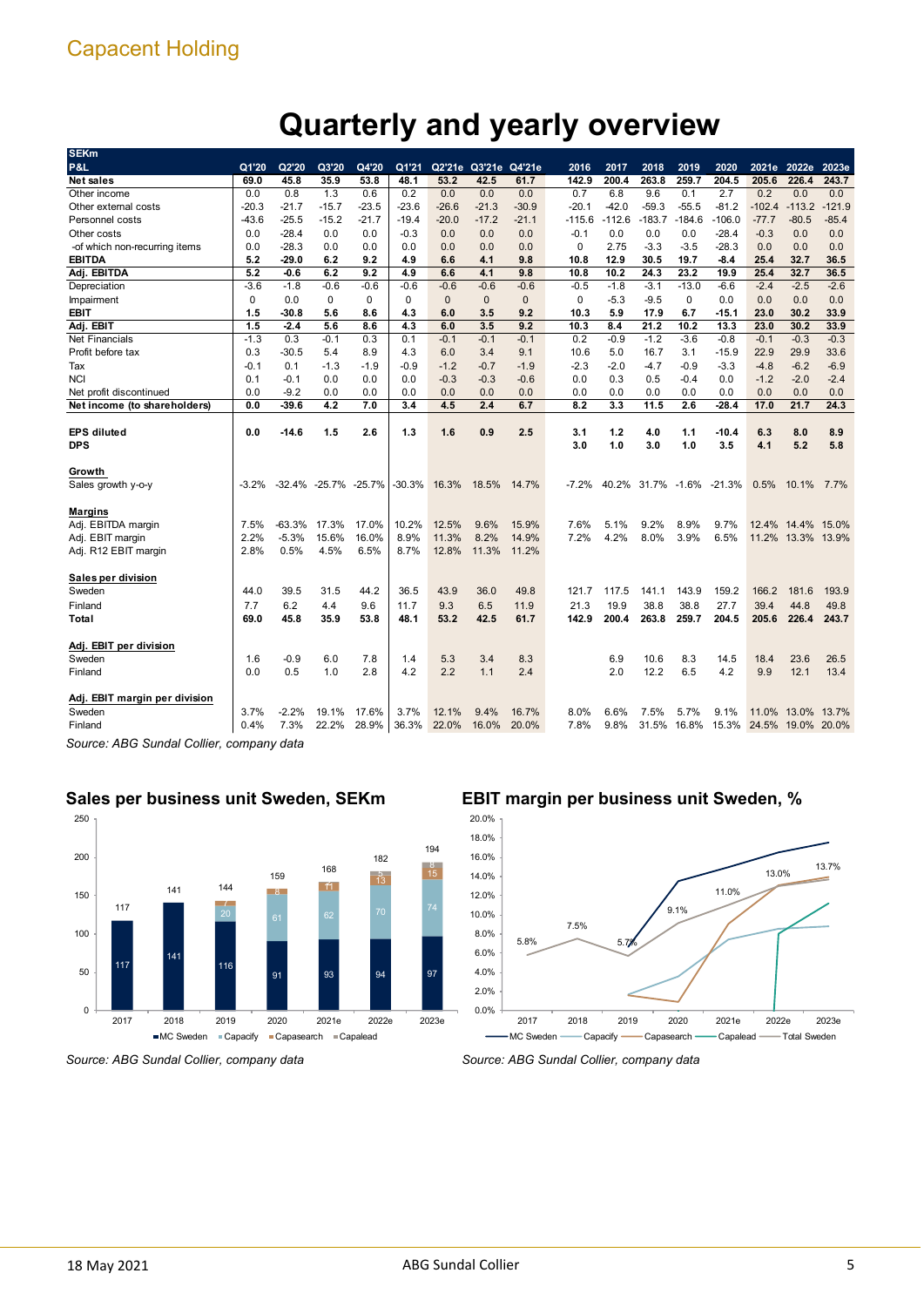## **ESG profile**

## **ESG initiatives**

Capacent is a management consultancy firm with a presence in Sweden, Finland and Iceland. The company's core business is to improve its customers' cash flow and profitability, but it also offers other services. In regards to ESG, Capacent has introduced a Gender Equality Roadmap, which is used to help customers improve gender equality and can be used to identify structures related to gender within organisations. Capacent has made gender diversity a priority, with equal representation on the board and with the majority of new recruits being female. The largest service offering is within operational excellence, where Capacent works side by side with its clients, helping them become more efficient and at the same time minimising their environmental footprints. An example is a project that focuses on emissions and the cost efficient supply chain process, by reviewing the optimal way to serve the customer and optimising the transportation routes while decreasing lead times across the chain. In order to attract qualified employees, the company is constantly trying to improve the satisfaction and development of the workforce. Capacent focuses on employee's health and wellbeing through various policies. No previous ESG incidents have been reported.

#### **Risks and opportunities**

Capacent currently does not present information on its ESG profile to investors and stakeholders, meaning there is room for improvement in this regard. In addition, Capacent has not stated any targets on ESG metrics and does not provide ESG data to the public. There is therefore an opportunity for the company to improve its ESG profile and by doing so, its reputation as a service provider and employer.

| Social and governance data                                   |      |          |            |
|--------------------------------------------------------------|------|----------|------------|
|                                                              | 2017 | 2018     | 2019       |
| Women in workforce %                                         | 0.34 | 0.38     | 0.42       |
| Women in management %                                        | 0    | $\Omega$ | 0.29       |
| Women in board %                                             | 0.2  | 02       | 0.5        |
| CEO salary, SEKm p.a.                                        | 1.9  | 2        | 1.7        |
| Employee turnover %                                          | na   | na       | na         |
| Employee absence %                                           | na   | na       | na         |
| Person responsible for sustainability:<br>Senior management: |      |          | CEO<br>Yes |

| Key issues*                   | <b>ABGSC weight</b> |
|-------------------------------|---------------------|
| <b>Environment</b>            | 10%                 |
| Climate change                |                     |
| Carbon emissions              |                     |
| Pollution and waste           |                     |
| Social                        | 60%                 |
| Human capital                 |                     |
| Labour management             |                     |
| Health and safety             |                     |
| Governance                    | 30%                 |
| Corporate governance          |                     |
| <b>Business ethics</b>        |                     |
| Corporate behaviour           |                     |
| <b>Previous ESG incidents</b> |                     |
| None                          |                     |
| <b>Exposure to ESG Trends</b> |                     |

Gender diversity

\*based on the MSCI framework but not using all the parameters.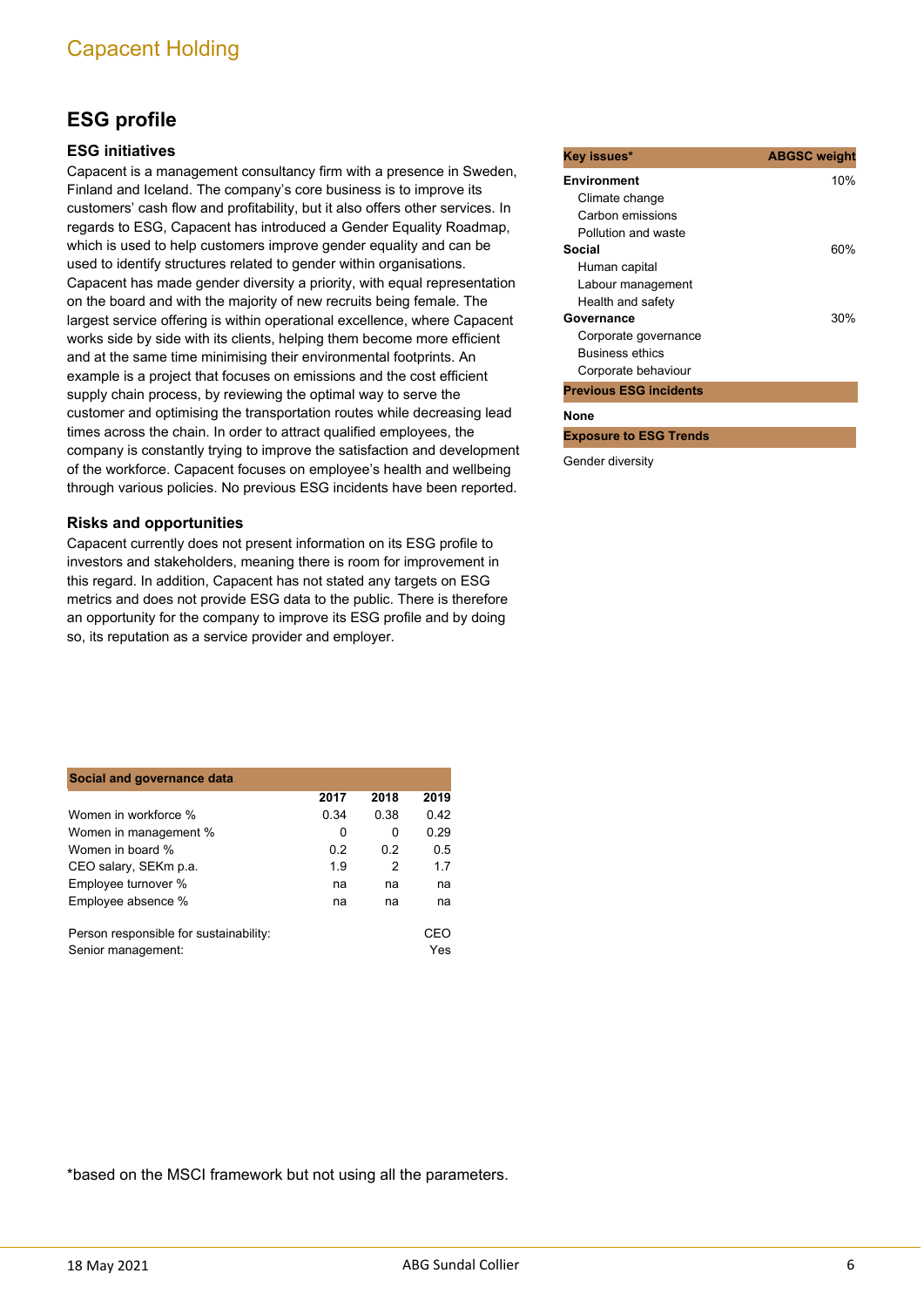| <b>Income Statement (SEKm)</b>      | Q1 2020                 | Q2 2020     | Q3 2020  | Q4 2020        | Q1 2021     | Q2 2021e                | Q3 2021e       | Q4 2021e       |
|-------------------------------------|-------------------------|-------------|----------|----------------|-------------|-------------------------|----------------|----------------|
| Sales                               | 69                      | 46          | 36       | 54             | 48          | 53                      | 43             | 62             |
| COGS                                | $\pmb{0}$               | 0           | 0        | $\mathbf 0$    | $\mathbf 0$ | $\mathbf 0$             | $\mathbf 0$    | $\mathbf 0$    |
| Gross profit                        | 69                      | 46          | 36       | 54             | 48          | 53                      | 43             | 62             |
| Other operating items               | $-64$                   | $-75$       | -30      | $-45$          | $-43$       | -47                     | $-38$          | $-52$          |
| <b>EBITDA</b>                       | 5                       | $-29$       | 6        | 9              | 5           | $\overline{\mathbf{r}}$ | 4              | 10             |
| Depreciation and amortisation       | -4                      | $-2$        | $-1$     | -1             | $-1$        | $-1$                    | $-1$           | $-1$           |
| <b>EBITA</b>                        | $\mathbf{2}$            | $-31$       | 6        | 9              | 4           | 6                       | 3              | 9              |
| EO items                            | $\Omega$                | 0           | $\Omega$ | -3             | 0           | -3                      | -3             | $\mathbf 0$    |
| Impairment and PPA amortisation     | 0                       | 0           | 0        | 0              | 0           | 0                       | $\mathbf 0$    | $\mathbf 0$    |
| <b>EBIT</b>                         | $\mathbf{2}$            | $-31$       | 6        | 9              | 4           | 6                       | 3              | 9              |
| Net financial items                 | $-1$                    | 0           | -0       | $\mathbf 0$    | 0           | -0                      | -0             | -0             |
| Pretax profit                       | 0                       | $-31$       | 5        | 9              | 4           | 6                       | 3              | 9              |
| Tax                                 | -0                      | $\mathbf 0$ | $-1$     | $-2$           | $-1$        | $-1$                    | $-1$           | $-2$           |
| Net profit                          | 0                       | $-30$       | 4        | $\overline{7}$ | 3           | 5                       | 3              | $\overline{7}$ |
| Minority interest                   | $\mathbf 0$             | $-0$        | -0       | $-0$           | -0          | $-0$                    | $-0$           | $-1$           |
| Net profit discontinued             | 0                       | $-9$        | 0        | $\mathbf 0$    | $\mathbf 0$ | 0                       | $\mathbf 0$    | 0              |
| Net profit to shareholders          | 0                       | $-40$       | 4        | $\overline{7}$ | 3           | 4                       | $\overline{2}$ | $\overline{7}$ |
| <b>EPS</b>                          | 0.09                    | $-13.30$    | 1.38     | 2.33           | 1.13        | 1.50                    | 0.81           | 2.24           |
| <b>EPS Adj</b>                      | 0.09                    | $-10.21$    | 1.38     | 2.33           | 1.13        | 1.50                    | 0.81           | 2.24           |
| Total extraordinary items after tax | 0                       | 0           | 0        | $-3$           | 0           | $-3$                    | -3             | $\mathbf 0$    |
| Tax rate (%)                        | 48.5                    | 0.3         | 23.5     | 21.8           | 21.5        | 20.6                    | 20.6           | 20.6           |
| Gross margin (%)                    | 100.0                   | 100.0       | 100.0    | 100.0          | 100.0       | 100.0                   | 100.0          | 100.0          |
| EBITDA margin (%)                   | 7.5                     | $-63.3$     | 17.3     | 17.0           | 10.2        | 12.5                    | 9.6            | 15.9           |
| EBITA margin (%)                    | 2.2                     | $-67.2$     | 15.6     | 16.0           | 8.9         | 11.3                    | 8.2            | 14.9           |
| EBIT margin (%)                     | 2.2                     | $-67.2$     | 15.6     | 16.0           | 8.9         | 11.3                    | 8.2            | 14.9           |
| Pretax margin (%)                   | 0.4                     | $-66.7$     | 15.2     | 16.6           | 9.0         | 11.3                    | 8.1            | 14.8           |
| Net margin (%)                      | 0.2                     | $-66.5$     | 11.6     | 13.0           | 7.1         | 8.9                     | 6.4            | 11.7           |
| Growth rates Y/Y                    | Q1 2020                 | Q2 2020     | Q3 2020  | Q4 2020        | Q1 2021     | Q2 2021e                | Q3 2021e       | Q4 2021e       |
| Sales growth (%)                    | $-3.2$                  | $-32.4$     | $-25.7$  | -25.7          | $-30.3$     | 16.3                    | 18.5           | 14.7           |
| EBITDA growth (%)                   | $-29.5$                 | -chg        | $+chg$   | $-2.7$         | $-5.2$      | +chg                    | $-34.3$        | 6.7            |
| EBIT growth (%)                     | $-65.5$                 | -chg        | $+chg$   | 60.3           | 178.6       | +chg                    | $-37.9$        | 6.9            |
| Net profit growth (%)               | $-95.0$                 | -chg        | $+chg$   | 100.8          | 2,375.4     | $+chg$                  | $-34.7$        | 3.9            |
| EPS growth (%)                      | $-95.0$                 | -chg        | $+chg$   | 100.8          | 2,375.4     | +chg                    | $-34.7$        | 3.9            |
| Adj earnings numbers                | Q1 2020                 | Q2 2020     | Q3 2020  | Q4 2020        | Q1 2021     | Q2 2021e                | Q3 2021e       | Q4 2021e       |
| <b>EBITDA Adj</b>                   | 5                       | $-29$       | 6        | 12             | 5           | 9                       | $\overline{7}$ | 10             |
| EBITDA Adj margin (%)               | 7.5                     | $-63.3$     | 17.3     | 22.1           | 10.2        | 17.2                    | 16.4           | 15.9           |
| EBITA Adj                           | $\overline{\mathbf{c}}$ | $-31$       | 6        | 11             | 4           | 9                       | 6              | 9              |
| EBITA Adj margin (%)                | 2.2                     | $-67.2$     | 15.6     | 21.0           | 8.9         | 16.0                    | 15.0           | 14.9           |
| <b>EBIT Adj</b>                     | $\overline{c}$          | $-31$       | 6        | 11             | 4           | 9                       | 6              | 9              |
| EBIT Adj margin (%)                 | 2.2                     | $-67.2$     | 15.6     | 21.0           | 8.9         | 16.0                    | 15.0           | 14.9           |
| Pretax profit Adj                   | 0                       | $-31$       | 5        | 12             | 4           | 8                       | 6              | 9              |
| Net profit Adj                      | $\mathbf 0$             | $-30$       | 4        | 10             | 3           | 7                       | 6              | 7              |
| Net profit to shareholders Adj      | 0                       | $-31$       | 4        | 10             | 3           | $\overline{7}$          | 5              | $\overline{7}$ |
| Net Adj margin (%)                  | 0.2                     | $-66.5$     | 11.6     | 18.0           | 7.1         | 13.6                    | 13.2           | 11.7           |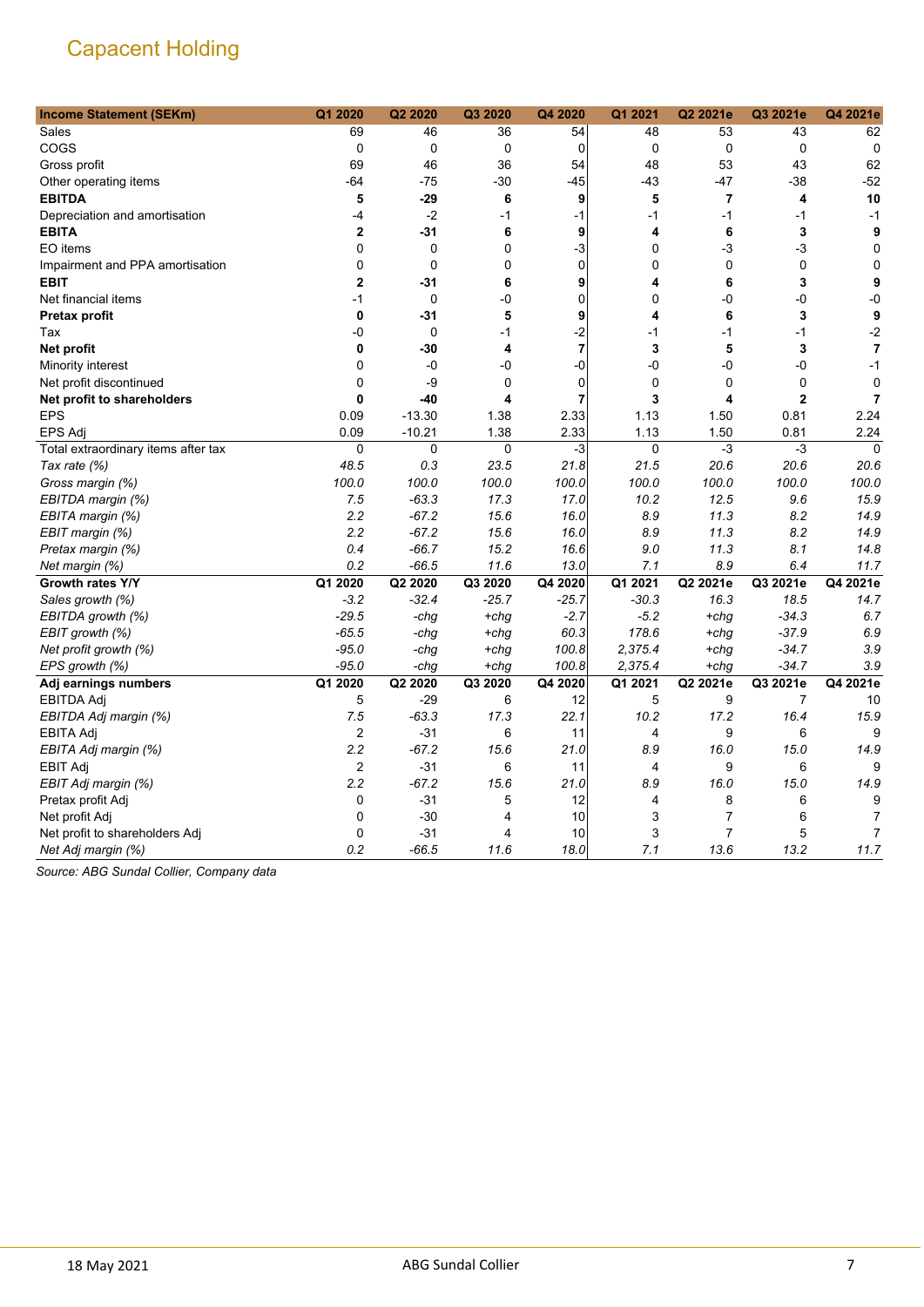| 138<br>154<br>143<br>264<br>226<br>244<br>Sales<br>200<br>260<br>204<br>206<br>COGS<br>0<br>0<br>0<br>0<br>0<br>0<br>$\mathbf 0$<br>0<br>0<br>0<br>138<br>154<br>143<br>200<br>264<br>260<br>226<br>244<br>204<br>206<br>Gross profit<br>$-125$<br>$-137$<br>$-132$<br>$-240$<br>$-194$<br>$-207$<br>$-187$<br>$-243$<br>$-213$<br>$-180$<br>Other operating items<br><b>EBITDA</b><br>21<br>20<br>33<br>36<br>14<br>17<br>11<br>13<br>-8<br>25<br>$-0$<br>$-2$<br>$-3$<br>$-13$<br>$-7$<br>$-2$<br>$-3$<br>$-3$<br>Depreciation and amortisation<br>$-1$<br>$-1$<br>$\pmb{0}$<br>$-7$<br>$\mathbf 0$<br>0<br>0<br>0<br>$-13$<br>$-1$<br>Of which leasing depreciation<br>-1<br>$-1$<br>$\overline{\mathbf{r}}$<br>17<br>11<br>34<br><b>EBITA</b><br>13<br>10<br>18<br>-15<br>23<br>30<br>EO items<br>$\mathbf 0$<br>$-2$<br>3<br>$-3$<br>$-4$<br>$-28$<br>0<br>0<br>0<br>0<br>$\Omega$<br>0<br>-5<br>0<br>0<br>$\mathbf 0$<br>Impairment and PPA amortisation<br>$\Omega$<br>$\mathbf 0$<br>0<br>0<br>6<br>18<br>34<br><b>EBIT</b><br>13<br>17<br>10<br>7<br>-15<br>23<br>30<br>$-1$<br>$-0$<br>0<br>$-1$<br>$-1$<br>$-4$<br>$-1$<br>$-0$<br>$-0$<br>$-0$<br>Net financial items<br>5<br>17<br>12<br>16<br>3<br>23<br>30<br>34<br>11<br>-16<br><b>Pretax profit</b><br>$-2$<br>$-3$<br>$-2$<br>$-2$<br>$-5$<br>$-1$<br>$-3$<br>$-5$<br>$-6$<br>$-7$<br>Tax<br>14<br>8<br>12<br>$\mathbf 2$<br>18<br>27<br>Net profit<br>10<br>3<br>-19<br>24<br>-0<br>$-2$<br>0<br>0<br>$-2$<br>Minority interest<br>0<br>0<br>0<br>-0<br>-1<br>$\mathbf 0$<br>0<br>0<br>0<br>0<br>0<br>0<br>Net profit discontinued<br>$\mathbf 0$<br>0<br>0<br>10<br>8<br>3<br>12<br>2<br>$-19$<br>22<br>Net profit to shareholders<br>14<br>17<br>24<br><b>EPS</b><br>3.71<br>$-7.05$<br>6.25<br>8.94<br>5.12<br>3.11<br>1.23<br>4.16<br>0.64<br>7.99<br>3.11<br>5.27<br>6.25<br>7.99<br>8.94<br><b>EPS Adj</b><br>3.71<br>5.76<br>2.17<br>1.93<br>3.39 |
|-----------------------------------------------------------------------------------------------------------------------------------------------------------------------------------------------------------------------------------------------------------------------------------------------------------------------------------------------------------------------------------------------------------------------------------------------------------------------------------------------------------------------------------------------------------------------------------------------------------------------------------------------------------------------------------------------------------------------------------------------------------------------------------------------------------------------------------------------------------------------------------------------------------------------------------------------------------------------------------------------------------------------------------------------------------------------------------------------------------------------------------------------------------------------------------------------------------------------------------------------------------------------------------------------------------------------------------------------------------------------------------------------------------------------------------------------------------------------------------------------------------------------------------------------------------------------------------------------------------------------------------------------------------------------------------------------------------------------------------------------------------------------------------------------------------------------------------------------------------------------------------------------------------------------------|
|                                                                                                                                                                                                                                                                                                                                                                                                                                                                                                                                                                                                                                                                                                                                                                                                                                                                                                                                                                                                                                                                                                                                                                                                                                                                                                                                                                                                                                                                                                                                                                                                                                                                                                                                                                                                                                                                                                                             |
|                                                                                                                                                                                                                                                                                                                                                                                                                                                                                                                                                                                                                                                                                                                                                                                                                                                                                                                                                                                                                                                                                                                                                                                                                                                                                                                                                                                                                                                                                                                                                                                                                                                                                                                                                                                                                                                                                                                             |
|                                                                                                                                                                                                                                                                                                                                                                                                                                                                                                                                                                                                                                                                                                                                                                                                                                                                                                                                                                                                                                                                                                                                                                                                                                                                                                                                                                                                                                                                                                                                                                                                                                                                                                                                                                                                                                                                                                                             |
|                                                                                                                                                                                                                                                                                                                                                                                                                                                                                                                                                                                                                                                                                                                                                                                                                                                                                                                                                                                                                                                                                                                                                                                                                                                                                                                                                                                                                                                                                                                                                                                                                                                                                                                                                                                                                                                                                                                             |
|                                                                                                                                                                                                                                                                                                                                                                                                                                                                                                                                                                                                                                                                                                                                                                                                                                                                                                                                                                                                                                                                                                                                                                                                                                                                                                                                                                                                                                                                                                                                                                                                                                                                                                                                                                                                                                                                                                                             |
|                                                                                                                                                                                                                                                                                                                                                                                                                                                                                                                                                                                                                                                                                                                                                                                                                                                                                                                                                                                                                                                                                                                                                                                                                                                                                                                                                                                                                                                                                                                                                                                                                                                                                                                                                                                                                                                                                                                             |
|                                                                                                                                                                                                                                                                                                                                                                                                                                                                                                                                                                                                                                                                                                                                                                                                                                                                                                                                                                                                                                                                                                                                                                                                                                                                                                                                                                                                                                                                                                                                                                                                                                                                                                                                                                                                                                                                                                                             |
|                                                                                                                                                                                                                                                                                                                                                                                                                                                                                                                                                                                                                                                                                                                                                                                                                                                                                                                                                                                                                                                                                                                                                                                                                                                                                                                                                                                                                                                                                                                                                                                                                                                                                                                                                                                                                                                                                                                             |
|                                                                                                                                                                                                                                                                                                                                                                                                                                                                                                                                                                                                                                                                                                                                                                                                                                                                                                                                                                                                                                                                                                                                                                                                                                                                                                                                                                                                                                                                                                                                                                                                                                                                                                                                                                                                                                                                                                                             |
|                                                                                                                                                                                                                                                                                                                                                                                                                                                                                                                                                                                                                                                                                                                                                                                                                                                                                                                                                                                                                                                                                                                                                                                                                                                                                                                                                                                                                                                                                                                                                                                                                                                                                                                                                                                                                                                                                                                             |
|                                                                                                                                                                                                                                                                                                                                                                                                                                                                                                                                                                                                                                                                                                                                                                                                                                                                                                                                                                                                                                                                                                                                                                                                                                                                                                                                                                                                                                                                                                                                                                                                                                                                                                                                                                                                                                                                                                                             |
|                                                                                                                                                                                                                                                                                                                                                                                                                                                                                                                                                                                                                                                                                                                                                                                                                                                                                                                                                                                                                                                                                                                                                                                                                                                                                                                                                                                                                                                                                                                                                                                                                                                                                                                                                                                                                                                                                                                             |
|                                                                                                                                                                                                                                                                                                                                                                                                                                                                                                                                                                                                                                                                                                                                                                                                                                                                                                                                                                                                                                                                                                                                                                                                                                                                                                                                                                                                                                                                                                                                                                                                                                                                                                                                                                                                                                                                                                                             |
|                                                                                                                                                                                                                                                                                                                                                                                                                                                                                                                                                                                                                                                                                                                                                                                                                                                                                                                                                                                                                                                                                                                                                                                                                                                                                                                                                                                                                                                                                                                                                                                                                                                                                                                                                                                                                                                                                                                             |
|                                                                                                                                                                                                                                                                                                                                                                                                                                                                                                                                                                                                                                                                                                                                                                                                                                                                                                                                                                                                                                                                                                                                                                                                                                                                                                                                                                                                                                                                                                                                                                                                                                                                                                                                                                                                                                                                                                                             |
|                                                                                                                                                                                                                                                                                                                                                                                                                                                                                                                                                                                                                                                                                                                                                                                                                                                                                                                                                                                                                                                                                                                                                                                                                                                                                                                                                                                                                                                                                                                                                                                                                                                                                                                                                                                                                                                                                                                             |
|                                                                                                                                                                                                                                                                                                                                                                                                                                                                                                                                                                                                                                                                                                                                                                                                                                                                                                                                                                                                                                                                                                                                                                                                                                                                                                                                                                                                                                                                                                                                                                                                                                                                                                                                                                                                                                                                                                                             |
|                                                                                                                                                                                                                                                                                                                                                                                                                                                                                                                                                                                                                                                                                                                                                                                                                                                                                                                                                                                                                                                                                                                                                                                                                                                                                                                                                                                                                                                                                                                                                                                                                                                                                                                                                                                                                                                                                                                             |
|                                                                                                                                                                                                                                                                                                                                                                                                                                                                                                                                                                                                                                                                                                                                                                                                                                                                                                                                                                                                                                                                                                                                                                                                                                                                                                                                                                                                                                                                                                                                                                                                                                                                                                                                                                                                                                                                                                                             |
|                                                                                                                                                                                                                                                                                                                                                                                                                                                                                                                                                                                                                                                                                                                                                                                                                                                                                                                                                                                                                                                                                                                                                                                                                                                                                                                                                                                                                                                                                                                                                                                                                                                                                                                                                                                                                                                                                                                             |
| $-3$<br>0<br>$-2$<br>3<br>$-4$<br>$-28$<br>$\mathbf 0$<br>$\Omega$<br>Total extraordinary items after tax<br>0<br>0                                                                                                                                                                                                                                                                                                                                                                                                                                                                                                                                                                                                                                                                                                                                                                                                                                                                                                                                                                                                                                                                                                                                                                                                                                                                                                                                                                                                                                                                                                                                                                                                                                                                                                                                                                                                         |
| $-7$<br>0<br>0<br>$\mathbf 0$<br>0<br>0<br>$-13$<br>$-1$<br>$-1$<br>$-1$<br>Leasing payments                                                                                                                                                                                                                                                                                                                                                                                                                                                                                                                                                                                                                                                                                                                                                                                                                                                                                                                                                                                                                                                                                                                                                                                                                                                                                                                                                                                                                                                                                                                                                                                                                                                                                                                                                                                                                                |
| 17.9<br>17.6<br>22.2<br>39.5<br>28.2<br>29.9<br>20.8<br>20.6<br>20.6<br>20.5<br>Tax rate (%)                                                                                                                                                                                                                                                                                                                                                                                                                                                                                                                                                                                                                                                                                                                                                                                                                                                                                                                                                                                                                                                                                                                                                                                                                                                                                                                                                                                                                                                                                                                                                                                                                                                                                                                                                                                                                                |
| 100.0<br>100.0<br>100.0<br>100.0<br>100.0<br>100.0<br>100.0<br>100.0<br>100.0<br>100.0<br>Gross margin (%)                                                                                                                                                                                                                                                                                                                                                                                                                                                                                                                                                                                                                                                                                                                                                                                                                                                                                                                                                                                                                                                                                                                                                                                                                                                                                                                                                                                                                                                                                                                                                                                                                                                                                                                                                                                                                  |
| 11.2<br>7.6<br>12.4<br>15.0<br>EBITDA margin (%)<br>9.8<br>7.6<br>6.5<br>7.9<br>14.4<br>-4.1                                                                                                                                                                                                                                                                                                                                                                                                                                                                                                                                                                                                                                                                                                                                                                                                                                                                                                                                                                                                                                                                                                                                                                                                                                                                                                                                                                                                                                                                                                                                                                                                                                                                                                                                                                                                                                |
| 13.9<br>9.4<br>10.8<br>7.2<br>5.6<br>6.8<br>2.6<br>11.2<br>EBITA margin (%)<br>$-7.4$<br>13.3                                                                                                                                                                                                                                                                                                                                                                                                                                                                                                                                                                                                                                                                                                                                                                                                                                                                                                                                                                                                                                                                                                                                                                                                                                                                                                                                                                                                                                                                                                                                                                                                                                                                                                                                                                                                                               |
| 9.4<br>10.8<br>7.2<br>2.9<br>6.8<br>2.6<br>11.2<br>13.3<br>13.9<br>EBIT margin (%)<br>$-7.4$                                                                                                                                                                                                                                                                                                                                                                                                                                                                                                                                                                                                                                                                                                                                                                                                                                                                                                                                                                                                                                                                                                                                                                                                                                                                                                                                                                                                                                                                                                                                                                                                                                                                                                                                                                                                                                |
| 8.6<br>10.7<br>2.5<br>6.3<br>1.2<br>13.2<br>13.8<br>7.4<br>-7.8<br>11.1<br>Pretax margin (%)                                                                                                                                                                                                                                                                                                                                                                                                                                                                                                                                                                                                                                                                                                                                                                                                                                                                                                                                                                                                                                                                                                                                                                                                                                                                                                                                                                                                                                                                                                                                                                                                                                                                                                                                                                                                                                |
| 7.1<br>8.8<br>5.7<br>1.5<br>0.8<br>8.8<br>10.5<br>10.9<br>4.5<br>$-9.4$<br>Net margin (%)                                                                                                                                                                                                                                                                                                                                                                                                                                                                                                                                                                                                                                                                                                                                                                                                                                                                                                                                                                                                                                                                                                                                                                                                                                                                                                                                                                                                                                                                                                                                                                                                                                                                                                                                                                                                                                   |
| 2023e<br>2014<br>2016<br>2017<br>2018<br>2021e<br>2022e<br>Growth rates Y/Y<br>2015<br>2019<br>2020                                                                                                                                                                                                                                                                                                                                                                                                                                                                                                                                                                                                                                                                                                                                                                                                                                                                                                                                                                                                                                                                                                                                                                                                                                                                                                                                                                                                                                                                                                                                                                                                                                                                                                                                                                                                                         |
| 31.7<br>14.7<br>11.3<br>$-7.2$<br>40.2<br>10.1<br>7.7<br>Sales growth (%)<br>$-1.6$<br>$-21.3$<br>0.5                                                                                                                                                                                                                                                                                                                                                                                                                                                                                                                                                                                                                                                                                                                                                                                                                                                                                                                                                                                                                                                                                                                                                                                                                                                                                                                                                                                                                                                                                                                                                                                                                                                                                                                                                                                                                       |
| 938.4<br>27.1<br>$-37.2$<br>19.7<br>61.9<br>$-6.1$<br>$-142.9$<br>400.7<br>11.6<br>EBITDA growth (%)<br>28.6                                                                                                                                                                                                                                                                                                                                                                                                                                                                                                                                                                                                                                                                                                                                                                                                                                                                                                                                                                                                                                                                                                                                                                                                                                                                                                                                                                                                                                                                                                                                                                                                                                                                                                                                                                                                                |
| 12.2<br>2,212.0<br>28.9<br>$-38.2$<br>$-43.0$<br>204.5<br>$-62.7$<br>$-325.7$<br>252.8<br>31.2<br>EBIT growth (%)                                                                                                                                                                                                                                                                                                                                                                                                                                                                                                                                                                                                                                                                                                                                                                                                                                                                                                                                                                                                                                                                                                                                                                                                                                                                                                                                                                                                                                                                                                                                                                                                                                                                                                                                                                                                           |
| 6,072.6<br>38.2<br>$-39.3$<br>$-63.3$<br>297.7<br>$-82.0$<br>$-985.6$<br>194.8<br>30.7<br>12.4<br>Net profit growth (%)                                                                                                                                                                                                                                                                                                                                                                                                                                                                                                                                                                                                                                                                                                                                                                                                                                                                                                                                                                                                                                                                                                                                                                                                                                                                                                                                                                                                                                                                                                                                                                                                                                                                                                                                                                                                     |
| 6,072.5<br>38.2<br>$-39.3$<br>$-60.3$<br>238.0<br>$-1,200.3$<br>188.6<br>27.9<br>11.9<br>$-84.6$<br>EPS growth (%)                                                                                                                                                                                                                                                                                                                                                                                                                                                                                                                                                                                                                                                                                                                                                                                                                                                                                                                                                                                                                                                                                                                                                                                                                                                                                                                                                                                                                                                                                                                                                                                                                                                                                                                                                                                                          |
| 2023e<br>Profitability<br>2014<br>2015<br>2016<br>2017<br>2018<br>2019<br>2020<br>2021e<br>2022e                                                                                                                                                                                                                                                                                                                                                                                                                                                                                                                                                                                                                                                                                                                                                                                                                                                                                                                                                                                                                                                                                                                                                                                                                                                                                                                                                                                                                                                                                                                                                                                                                                                                                                                                                                                                                            |
| 10.2<br>12.9<br>3.2<br>11.4<br>$-20.8$<br>20.9<br>24.1<br>ROE (%)<br>7.7<br>1.6<br>24.0                                                                                                                                                                                                                                                                                                                                                                                                                                                                                                                                                                                                                                                                                                                                                                                                                                                                                                                                                                                                                                                                                                                                                                                                                                                                                                                                                                                                                                                                                                                                                                                                                                                                                                                                                                                                                                     |
| 10.2<br>7.7<br>5.6<br>14.5<br>10.0<br>20.9<br>ROE Adj (%)<br>14.5<br>4.8<br>24.0<br>24.1                                                                                                                                                                                                                                                                                                                                                                                                                                                                                                                                                                                                                                                                                                                                                                                                                                                                                                                                                                                                                                                                                                                                                                                                                                                                                                                                                                                                                                                                                                                                                                                                                                                                                                                                                                                                                                    |
| 12.1<br>15.3<br>5.2<br>15.0<br>26.5<br>30.8<br>ROCE (%)<br>9.4<br>4.7<br>$-12.4$<br>31.0                                                                                                                                                                                                                                                                                                                                                                                                                                                                                                                                                                                                                                                                                                                                                                                                                                                                                                                                                                                                                                                                                                                                                                                                                                                                                                                                                                                                                                                                                                                                                                                                                                                                                                                                                                                                                                    |
| ROCE Adj(%)<br>12.1<br>16.9<br>7.5<br>17.7<br>7.2<br>10.9<br>26.5<br>30.8<br>9.4<br>31.0                                                                                                                                                                                                                                                                                                                                                                                                                                                                                                                                                                                                                                                                                                                                                                                                                                                                                                                                                                                                                                                                                                                                                                                                                                                                                                                                                                                                                                                                                                                                                                                                                                                                                                                                                                                                                                    |
| ROIC (%)<br>10.3<br>14.3<br>8.3<br>3.2<br>11.2<br>3.6<br>$-16.9$<br>29.2<br>34.3<br>35.7                                                                                                                                                                                                                                                                                                                                                                                                                                                                                                                                                                                                                                                                                                                                                                                                                                                                                                                                                                                                                                                                                                                                                                                                                                                                                                                                                                                                                                                                                                                                                                                                                                                                                                                                                                                                                                    |
| 10.3<br>15.8<br>8.3<br>4.6<br>13.3<br>5.4<br>14.9<br>29.2<br>ROIC Adj (%)<br>34.3<br>35.7                                                                                                                                                                                                                                                                                                                                                                                                                                                                                                                                                                                                                                                                                                                                                                                                                                                                                                                                                                                                                                                                                                                                                                                                                                                                                                                                                                                                                                                                                                                                                                                                                                                                                                                                                                                                                                   |
| 2014<br>2015<br>2018<br>2023e<br>2016<br>2017<br>2019<br>2020<br>2021e<br>2022e<br>Adj earnings numbers                                                                                                                                                                                                                                                                                                                                                                                                                                                                                                                                                                                                                                                                                                                                                                                                                                                                                                                                                                                                                                                                                                                                                                                                                                                                                                                                                                                                                                                                                                                                                                                                                                                                                                                                                                                                                     |
| <b>EBITDA Adj</b><br>14<br>19<br>11<br>10<br>24<br>23<br>20<br>25<br>33<br>36                                                                                                                                                                                                                                                                                                                                                                                                                                                                                                                                                                                                                                                                                                                                                                                                                                                                                                                                                                                                                                                                                                                                                                                                                                                                                                                                                                                                                                                                                                                                                                                                                                                                                                                                                                                                                                               |
| 9.8<br>12.3<br>7.6<br>5.1<br>9.2<br>8.9<br>9.7<br>12.4<br>15.0<br>EBITDA Adj margin (%)<br>14.4                                                                                                                                                                                                                                                                                                                                                                                                                                                                                                                                                                                                                                                                                                                                                                                                                                                                                                                                                                                                                                                                                                                                                                                                                                                                                                                                                                                                                                                                                                                                                                                                                                                                                                                                                                                                                             |
| 14<br>19<br>11<br>10<br>24<br>10<br>13<br>24<br>31<br>$35\,$<br>EBITDA lease Adj                                                                                                                                                                                                                                                                                                                                                                                                                                                                                                                                                                                                                                                                                                                                                                                                                                                                                                                                                                                                                                                                                                                                                                                                                                                                                                                                                                                                                                                                                                                                                                                                                                                                                                                                                                                                                                            |
| 9.8<br>12.3<br>7.6<br>5.1<br>9.2<br>3.9<br>6.5<br>11.8<br>14.4<br>EBITDA lease Adj margin (%)<br>13.9                                                                                                                                                                                                                                                                                                                                                                                                                                                                                                                                                                                                                                                                                                                                                                                                                                                                                                                                                                                                                                                                                                                                                                                                                                                                                                                                                                                                                                                                                                                                                                                                                                                                                                                                                                                                                       |
| 18<br>$10$<br>8<br>21<br>13<br>23<br>34<br><b>EBITA Adj</b><br>13<br>10<br>30                                                                                                                                                                                                                                                                                                                                                                                                                                                                                                                                                                                                                                                                                                                                                                                                                                                                                                                                                                                                                                                                                                                                                                                                                                                                                                                                                                                                                                                                                                                                                                                                                                                                                                                                                                                                                                               |
| 9.4<br>4.2<br>8.0<br>3.9<br>6.5<br>13.9<br>EBITA Adj margin (%)<br>11.9<br>7.2<br>11.2<br>13.3                                                                                                                                                                                                                                                                                                                                                                                                                                                                                                                                                                                                                                                                                                                                                                                                                                                                                                                                                                                                                                                                                                                                                                                                                                                                                                                                                                                                                                                                                                                                                                                                                                                                                                                                                                                                                              |
| 13<br>18<br>$10$<br>8<br>21<br>10<br>13<br>23<br>$30\,$<br>34<br><b>EBIT Adj</b>                                                                                                                                                                                                                                                                                                                                                                                                                                                                                                                                                                                                                                                                                                                                                                                                                                                                                                                                                                                                                                                                                                                                                                                                                                                                                                                                                                                                                                                                                                                                                                                                                                                                                                                                                                                                                                            |
| 4.2<br>9.4<br>11.9<br>7.2<br>8.0<br>3.9<br>6.5<br>11.2<br>13.3<br>13.9<br>EBIT Adj margin (%)                                                                                                                                                                                                                                                                                                                                                                                                                                                                                                                                                                                                                                                                                                                                                                                                                                                                                                                                                                                                                                                                                                                                                                                                                                                                                                                                                                                                                                                                                                                                                                                                                                                                                                                                                                                                                               |
| 12<br>8<br>20<br>12<br>23<br>$30\,$<br>Pretax profit Adj<br>18<br>11<br>7<br>34                                                                                                                                                                                                                                                                                                                                                                                                                                                                                                                                                                                                                                                                                                                                                                                                                                                                                                                                                                                                                                                                                                                                                                                                                                                                                                                                                                                                                                                                                                                                                                                                                                                                                                                                                                                                                                             |
| 9<br>$27\,$<br>Net profit Adj<br>10<br>15<br>8<br>6<br>15<br>6<br>18<br>24                                                                                                                                                                                                                                                                                                                                                                                                                                                                                                                                                                                                                                                                                                                                                                                                                                                                                                                                                                                                                                                                                                                                                                                                                                                                                                                                                                                                                                                                                                                                                                                                                                                                                                                                                                                                                                                  |
| Net profit to shareholders Adj<br>10<br>15<br>8<br>16<br>5<br>9<br>17<br>22<br>24<br>6                                                                                                                                                                                                                                                                                                                                                                                                                                                                                                                                                                                                                                                                                                                                                                                                                                                                                                                                                                                                                                                                                                                                                                                                                                                                                                                                                                                                                                                                                                                                                                                                                                                                                                                                                                                                                                      |
| $9.9\,$<br>5.8<br>2.2<br>10.9<br>Net Adj margin (%)<br>7.1<br>$5.7\,$<br>2.8<br>4.5<br>8.8<br>10.5                                                                                                                                                                                                                                                                                                                                                                                                                                                                                                                                                                                                                                                                                                                                                                                                                                                                                                                                                                                                                                                                                                                                                                                                                                                                                                                                                                                                                                                                                                                                                                                                                                                                                                                                                                                                                          |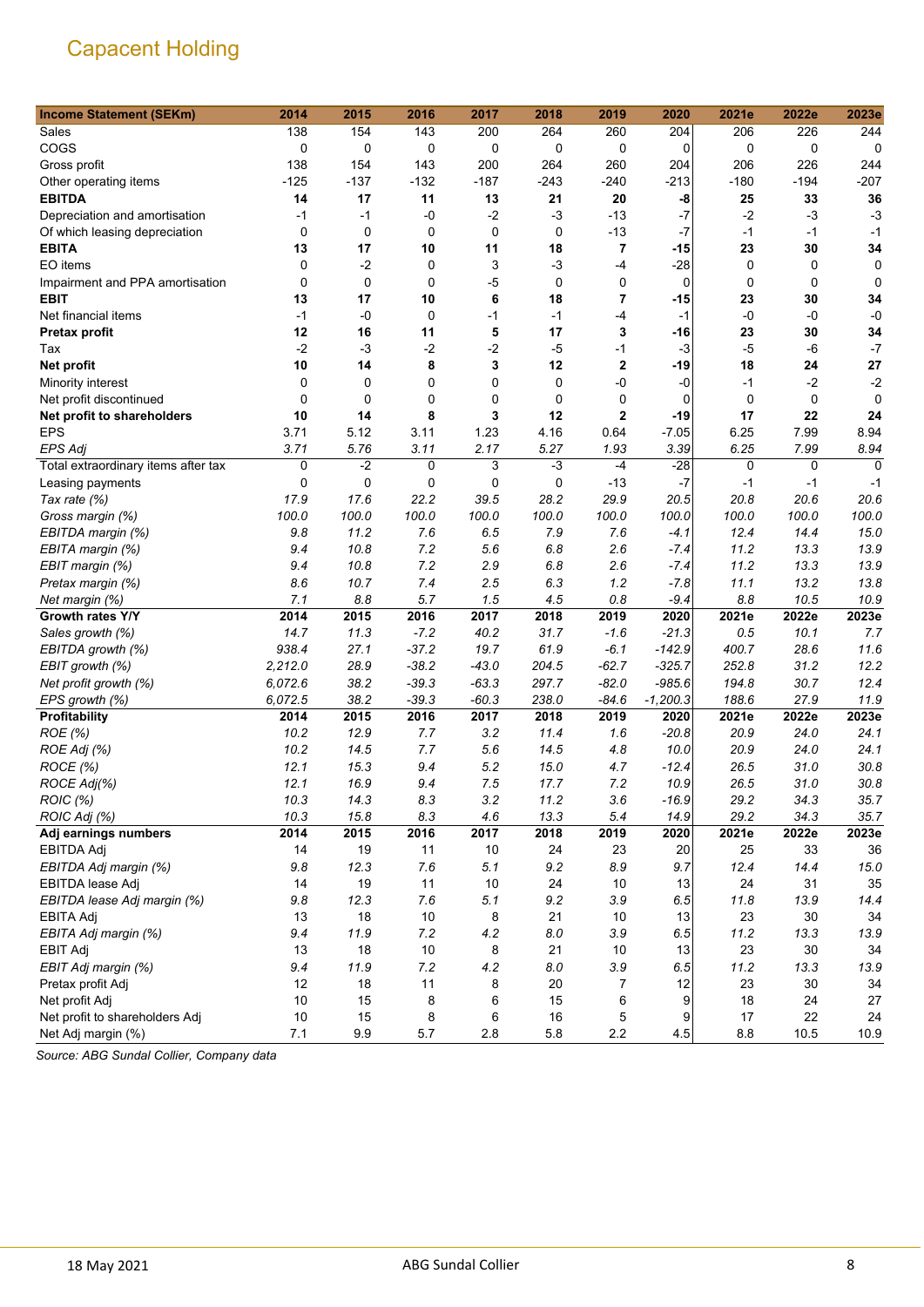| <b>Cash Flow Statement (SEKm)</b>     | 2014           | 2015           | 2016           | 2017        | 2018        | 2019           | 2020        | 2021e   | 2022e       | 2023e   |
|---------------------------------------|----------------|----------------|----------------|-------------|-------------|----------------|-------------|---------|-------------|---------|
| <b>EBITDA</b>                         | 14             | 17             | 11             | 13          | 21          | 20             | -8          | 25      | 33          | 36      |
| Net financial items                   | -1             | $-0$           | 0              | -1          | $-1$        | -4             | $-1$        | -0      | $-0$        | $-0$    |
| Paid tax                              | $-2$           | $-3$           | $-2$           | $-2$        | $-5$        | $-3$           | $-3$        | -5      | -6          | $-7$    |
| Non-cash items                        | $\mathbf 0$    | 3              | 1              | -4          | $\mathbf 0$ | $\mathbf 0$    | $\mathbf 0$ | 0       | 0           | 0       |
| Cash flow before change in WC         | 10             | 17             | 10             | 6           | 15          | 13             | $-12$       | 21      | 26          | 29      |
| Change in WC                          | $\overline{7}$ | 3              | $-7$           | 4           | 6           | $-10$          | 15          | -6      | $-6$        | $-2$    |
| <b>Operating cash flow</b>            | 17             | 20             | $\mathbf{2}$   | 10          | 21          | 3              | 3           | 14      | 20          | 27      |
| CAPEX tangible fixed assets           | 1              | -0             | $-1$           | -10         | -3          | $-6$           | $-2$        | $-2$    | -3          | $-3$    |
| CAPEX intangible fixed assets         | 0              | $\mathbf 0$    | 0              | 0           | 0           | 0              | 0           | 0       | 0           | 0       |
| Acquisitions and disposals            | $\mathbf 0$    | $\mathbf 0$    | $\mathbf 0$    | 0           | 0           | 0              | 0           | 0       | $\mathbf 0$ | 0       |
| Free cash flow                        | 18             | 20             | $\overline{2}$ | -1          | 18          | -3             | 1           | 12      | 18          | 24      |
| Dividend paid                         | 0              | $-6$           | $-13$          | -8          | $-3$        | $-8$           | 0           | $-10$   | -11         | $-14$   |
| Share issues and buybacks             | 0              | $\mathbf 0$    | 0              | $\mathbf 0$ | 0           | $\mathbf 0$    | 0           | 0       | 0           | 0       |
| Lease liability amortisation          | 0              | 0              | $\mathbf 0$    | 0           | 0           | $-13$          | $-7$        | $-1$    | $-1$        | -1      |
| Other non cash items                  | -0             | $-0$           | $\mathbf 0$    | -14         | 10          | $-33$          | 74          | 0       | $\mathbf 0$ | 0       |
| <b>Balance Sheet (SEKm)</b>           | 2014           | 2015           | 2016           | 2017        | 2018        | 2019           | 2020        | 2021e   | 2022e       | 2023e   |
| Goodwill                              | 92             | 92             | 92             | 111         | 102         | 102            | 67          | 67      | 67          | 67      |
| Other intangible assets               | 0              | $\mathbf 0$    | 0              | 5           | 4           | 8              | 3           | 3       | 3           | 3       |
| Tangible fixed assets                 | 1              | 1              | 1              | 2           | 4           | 4              | 1           | 2       | 3           | 5       |
| Right-of-use asset                    | 0              | $\mathbf 0$    | 0              | 0           | 0           | 35             | 4           | 4       | 4           | 4       |
| Total other fixed assets              | 5              | $\overline{2}$ | $\overline{2}$ | 3           | 2           | $\overline{c}$ | 1           | 1       | 1           |         |
| <b>Fixed assets</b>                   | 99             | 95             | 96             | 122         | 112         | 150            | 75          | 76      | 78          | 80      |
| Inventories                           | $\mathbf 0$    | $\mathbf 0$    | $\mathbf 0$    | $\mathbf 0$ | 0           | $\mathbf 0$    | $\mathbf 0$ | 0       | 0           | 0       |
| Receivables                           | 29             | 38             | 37             | 56          | 61          | 62             | 33          | 37      | 45          | 49      |
| Other current assets                  | 0              | 0              | 0              | 0           | 0           | 0              | 0           | 0       | 0           | 0       |
| Cash and liquid assets                | 6              | 20             | 6              | 6           | 15          | 5              | 24          | 25      | 30          | 39      |
| <b>Total assets</b>                   | 134            | 152            | 139            | 184         | 187         | 217            | 132         | 138     | 154         | 167     |
| Shareholders equity                   | 102            | 108            | 105            | 104         | 113         | 106            | 77          | 85      | 96          | 106     |
| Minority                              | 0              | $\mathbf 0$    | 0              | 1           | 1           | 1              | 0           | 2       | 4           | 6       |
| <b>Total equity</b>                   | 102            | 108            | 105            | 105         | 114         | 107            | 78          | 87      | 99          | 112     |
| Long-term debt                        | 4              | 4              | 0              | 3           | 0           | 0              | $\Omega$    | 0       | 0           | 0       |
| Pension debt                          | 0              | 0              | 0              | 0           | 0           | 0              | 0           | 0       | 0           | 0       |
| Convertible debt                      | 0              | 0              | 0              | 0           | 0           | $\mathbf 0$    | 0           | 0       | 0           | 0       |
| Leasing liability                     | 0              | $\mathbf 0$    | 0              | 0           | 0           | 37             | 4           | 4       | 4           | 4       |
| Total other long-term liabilities     | 0              | $\mathbf 0$    | 0              | 10          | 1           | 0              | 0           | 0       | 0           | 0       |
| Short-term debt                       | 0              | $\mathbf 0$    | $\overline{2}$ | 11          | 6           | 17             | 0           | 0       | $\mathbf 0$ | 0       |
| Accounts payable                      | 28             | 40             | 33             | 55          | 66          | 56             | 49          | 47      | 50          | 51      |
| Other current liabilities             | $\mathbf 0$    | $\mathbf 0$    | 0              | 0           | 0           | 0              | $\mathbf 0$ | 0       | $\mathbf 0$ | 0       |
| <b>Total liabilities and equity</b>   | 134            | 152            | 139            | 184         | 187         | 217            | 132         | 138     | 154         | 167     |
| Net IB debt                           | $-2$           | $-16$          | $-4$           | 8           | -9          | 49             | $-19$       | $-20$   | $-26$       | $-35$   |
| Net IB debt excl. pension debt        | $-2$           | $-16$          | -4             | 8           | -9          | 49             | $-19$       | $-20$   | $-26$       | $-35$   |
| Net IB debt excl. leasing             | $-2$           | $-16$          | -4             | 8           | -9          | 13             | $-24$       | $-25$   | $-30$       | $-39$   |
| Capital invested                      | 100            | 93             | 100            | 123         | 107         | 156            | 58          | 66      | 73          | 77      |
| Working capital                       | 1              | $-3$           | 5              | 1           | $-5$        | 6              | $-17$       | $-10$   | $-5$        | $-2$    |
| EV breakdown                          | 2014           | 2015           | 2016           | 2017        | 2018        | 2019           | 2020        | 2021e   | 2022e       | 2023e   |
| Market cap. diluted (m)               | na             | 106            | 119            | 93          | 144         | 113            | 98          | 133     | 133         | 133     |
| Net IB debt Adj                       | $-2$           | $-16$          | $-4$           | 8           | $-9$        | 49             | $-19$       | $-20$   | $-26$       | $-35$   |
| Market value of minority              | 0              | 0              | 0              | 0           | 1           | 1              | 0           | 2       | 4           | 6       |
| Reversal of shares and participations | 0              | 0              | 0              | 0           | 0           | 0              | 0           | 0       | 0           | 0       |
| Reversal of conv. debt assumed equity | 0              | 0              | 0              | 0           | 0           | 0              | 0           | 0       | 0           | 0       |
| EV                                    | na             | 90             | 115            | 102         | 136         | 163            | 79          | 115     | 111         | 105     |
| <b>Capital efficiency</b>             | 2014           | 2015           | 2016           | 2017        | 2018        | 2019           | 2020        | 2021e   | 2022e       | 2023e   |
| Total assets turnover (%)             | 100.9          | 107.5          | 98.1           | 124.1       | 142.3       | 128.5          | 117.4       | 152.3   | 155.1       | 151.9   |
| Working capital/sales (%)             | 3.2            | $-0.4$         | 0.8            | 1.4         | $-0.8$      | 0.1            | $-2.7$      | $-6.6$  | $-3.3$      | $-1.4$  |
| Financial risk and debt service       | 2014           | 2015           | 2016           | 2017        | 2018        | 2019           | 2020        | 2021e   | 2022e       | 2023e   |
| Net debt/equity                       | $-0.02$        | $-0.14$        | $-0.04$        | 0.08        | $-0.08$     | 0.46           | $-0.25$     | $-0.24$ | $-0.26$     | $-0.31$ |
| Net debt/market cap                   | na             | $-0.16$        | $-0.03$        | 0.08        | $-0.07$     | 0.38           | $-0.25$     | $-0.15$ | $-0.19$     | $-0.26$ |
| Equity ratio (%)                      | 75.8           | 71.0           | 75.2           | 57.1        | 61.0        | 49.3           | 59.2        | 62.6    | 64.6        | 66.8    |
| Net IB debt adj./equity               | $-0.02$        | $-0.14$        | $-0.04$        | 0.08        | $-0.08$     | 0.46           | $-0.25$     | $-0.24$ | $-0.26$     | $-0.31$ |
| Current ratio                         | 1.26           | 1.43           | 1.26           | 0.93        | 1.05        | 0.79           | 1.10        | 1.26    | 1.46        | 1.66    |
| EBITDA/net interest                   | 13.42          | 70.02          | $-44.14$       | 14.38       | 17.32       | 5.48           | $-10.23$    | 254.00  | 108.92      | 121.55  |
| Net IB debt/EBITDA                    | $-0.15$        | $-0.91$        | $-0.40$        | 0.65        | $-0.41$     | 2.51           | 2.30        | $-0.80$ | $-0.79$     | $-0.95$ |
| Net IB debt/EBITDA lease Adj          | $-0.15$        | $-0.83$        | $-0.40$        | 0.82        | $-0.36$     | 1.24           | $-1.80$     | $-1.03$ | $-0.96$     | $-1.11$ |
| Interest cover                        | 12.82          | 67.82          | $-42.11$       | 12.42       | 14.79       | 1.86           | $-18.22$    | 229.99  | 100.58      | 112.89  |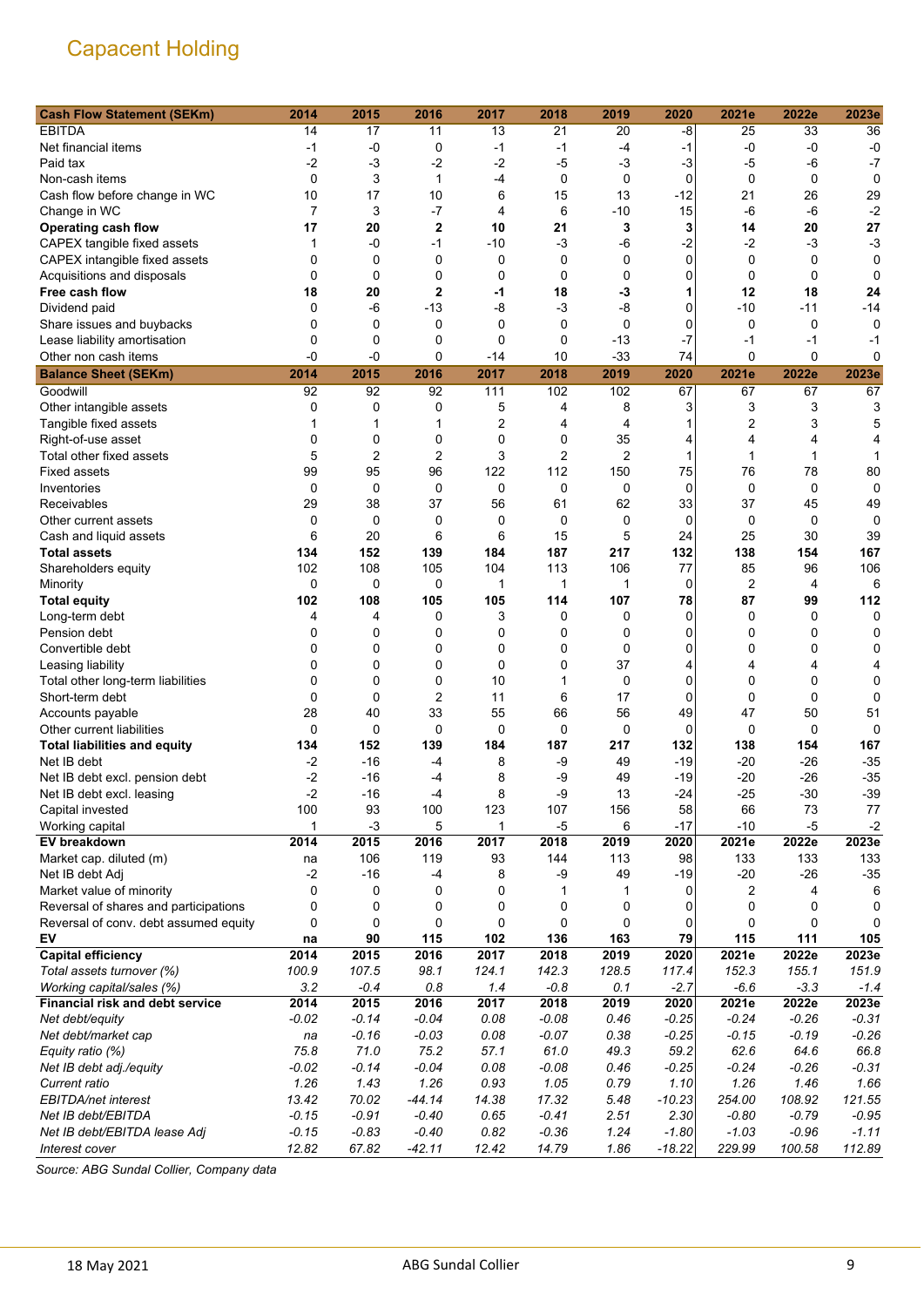| <b>Valuation and Ratios (SEKm)</b>         | 2014     | 2015    | 2016        | 2017    | 2018        | 2019     | 2020    | 2021e  | 2022e       | 2023e   |
|--------------------------------------------|----------|---------|-------------|---------|-------------|----------|---------|--------|-------------|---------|
| Shares outstanding adj.                    | 3        | 3       | 3           | 3       | 3           | 3        | 3       | 3      | 3           | 3       |
| Fully diluted shares Adj                   | 3        | 3       | 3           | 3       | 3           | 3        | 3       | 3      | 3           | 3       |
| <b>EPS</b>                                 | 3.71     | 5.12    | 3.11        | 1.23    | 4.16        | 0.64     | $-7.05$ | 6.25   | 7.99        | 8.94    |
| Dividend per share Adj                     | 2.3      | 5.0     | 3.0         | 1.0     | 3.0         | 0        | 3.5     | 4.1    | 5.2         | 5.8     |
| EPS Adj                                    | 3.71     | 5.76    | 3.11        | 2.17    | 5.27        | 1.93     | 3.39    | 6.25   | 7.99        | 8.94    |
| <b>BVPS</b>                                | 38.46    | 40.89   | 39.58       | 38.41   | 41.61       | 39.11    | 28.52   | 31.29  | 35.21       | 38.95   |
| <b>BVPS Adj</b>                            | 3.42     | 6.27    | 4.49        | $-4.39$ | 2.70        | $-1.10$  | 2.97    | 5.73   | 9.65        | 13.40   |
| Net IB debt / share                        | $-0.7$   | $-5.9$  | $-1.7$      | 3.1     | $-3.2$      | 18.2     | $-7.1$  | $-7.5$ | $-9.5$      | $-12.8$ |
| Share price                                | na       | 40.00   | 45.10       | 34.30   | 48.10       | 41.60    | 36.00   | 49.10  | 49.10       | 49.10   |
| Market cap. (m)                            | na       | 106     | 119         | 93      | 131         | 113      | 98      | 133    | 133         | 133     |
| Valuation                                  | 2014     | 2015    | 2016        | 2017    | 2018        | 2019     | 2020    | 2021e  | 2022e       | 2023e   |
| P/E                                        | na       | 7.8     | 14.5        | 27.8    | 11.6        | 64.9     | $-5.1$  | 7.9    | 6.1         | 5.5     |
| EV/sales                                   | na       | 0.59    | 0.80        | 0.51    | 0.52        | 0.63     | 0.39    | 0.56   | 0.49        | 0.43    |
| <b>EV/EBITDA</b>                           | na       | 5.2     | 10.6        | 7.8     | 6.5         | 8.3      | $-9.3$  | 4.5    | 3.4         | 2.9     |
| EV/EBITA                                   | na       | 5.4     | 11.1        | 9.1     | 7.6         | 24.4     | $-5.2$  | 5.0    | 3.7         | 3.1     |
| EV/EBIT                                    | na       | 5.4     | 11.1        | 17.3    | 7.6         | 24.4     | $-5.2$  | 5.0    | 3.7         | 3.1     |
| Dividend yield (%)                         | na       | 12.5    | 6.7         | 2.9     | 6.2         | 0        | 9.7     | 8.3    | 10.6        | 11.8    |
| FCF yield (%)                              | na       | 18.7    | 1.6         | $-0.8$  | 12.8        | $-2.6$   | 1.2     | 8.7    | 13.3        | 18.2    |
| Lease adj. FCF yield (%)                   | na       | 18.7    | 1.6         | $-0.8$  | 12.8        | $-14.1$  | $-5.5$  | 7.8    | 12.4        | 17.2    |
| P/BVPS                                     | na       | 0.98    | 1.14        | 0.89    | 1.16        | 1.06     | 1.26    | 1.57   | 1.39        | 1.26    |
| P/BVPS Adj                                 | na       | 6.38    | 10.05       | $-7.82$ | 17.80       | $-37.95$ | 12.14   | 8.56   | 5.09        | 3.67    |
| P/E Adj                                    | na       | 6.9     | 14.5        | 15.8    | 9.1         | 21.6     | 10.6    | 7.9    | 6.1         | 5.5     |
| EV/EBITDA Adj                              | na       | 4.8     | 10.6        | 10.0    | 5.6         | 7.0      | 4.0     | 4.5    | 3.4         | 2.9     |
| EV/EBITA Adj                               | na       | 4.9     | 11.1        | 12.0    | 6.4         | 16.0     | 5.9     | 5.0    | 3.7         | 3.1     |
| <b>EV/EBIT Adj</b>                         | na       | 4.9     | 11.1        | 12.0    | 6.4         | 16.0     | 5.9     | 5.0    | 3.7         | 3.1     |
| EV/cap. employed                           | na       | 0.8     | 1.1         | 0.9     | 1.1         | 1.0      | 1.0     | 1.3    | 1.1         | 0.9     |
| <b>Investment ratios</b>                   | 2014     | 2015    | 2016        | 2017    | 2018        | 2019     | 2020    | 2021e  | 2022e       | 2023e   |
| Capex/sales                                | $-0.8$   | 0.2     | 0.4         | 5.2     | 1.0         | 2.2      | 0.7     | 1.2    | 1.2         | 1.2     |
| Capex/depreciation                         | $-189.9$ | 58.7    | 105.4       | 585.7   | 84.9        | nm       | nm      | 205.6  | 215.6       | 221.1   |
| Capex tangibles/tangible fixed assets      | $-96.9$  | 27.7    | 52.6        | 435.6   | 66.3        | 135.8    | 266.1   | 134.1  | 82.4        | 59.7    |
| Capex intangibles/definite intangibles     | 0        | 0       | $\Omega$    | 0       | $\mathbf 0$ | 0        | 0       | 0      | $\mathbf 0$ | 0       |
| Depreciation on intangibles/definite intar | 222.9    | 2,076.9 | 136.5       | 34.0    | 73.9        | 0        | 0       | 45.3   | 47.6        | 50.0    |
| Depreciation on tangibles/tangibles        | 0        | 0       | $\mathbf 0$ | 0       | 0           | 0        | 0       | 0      | 0           | 0       |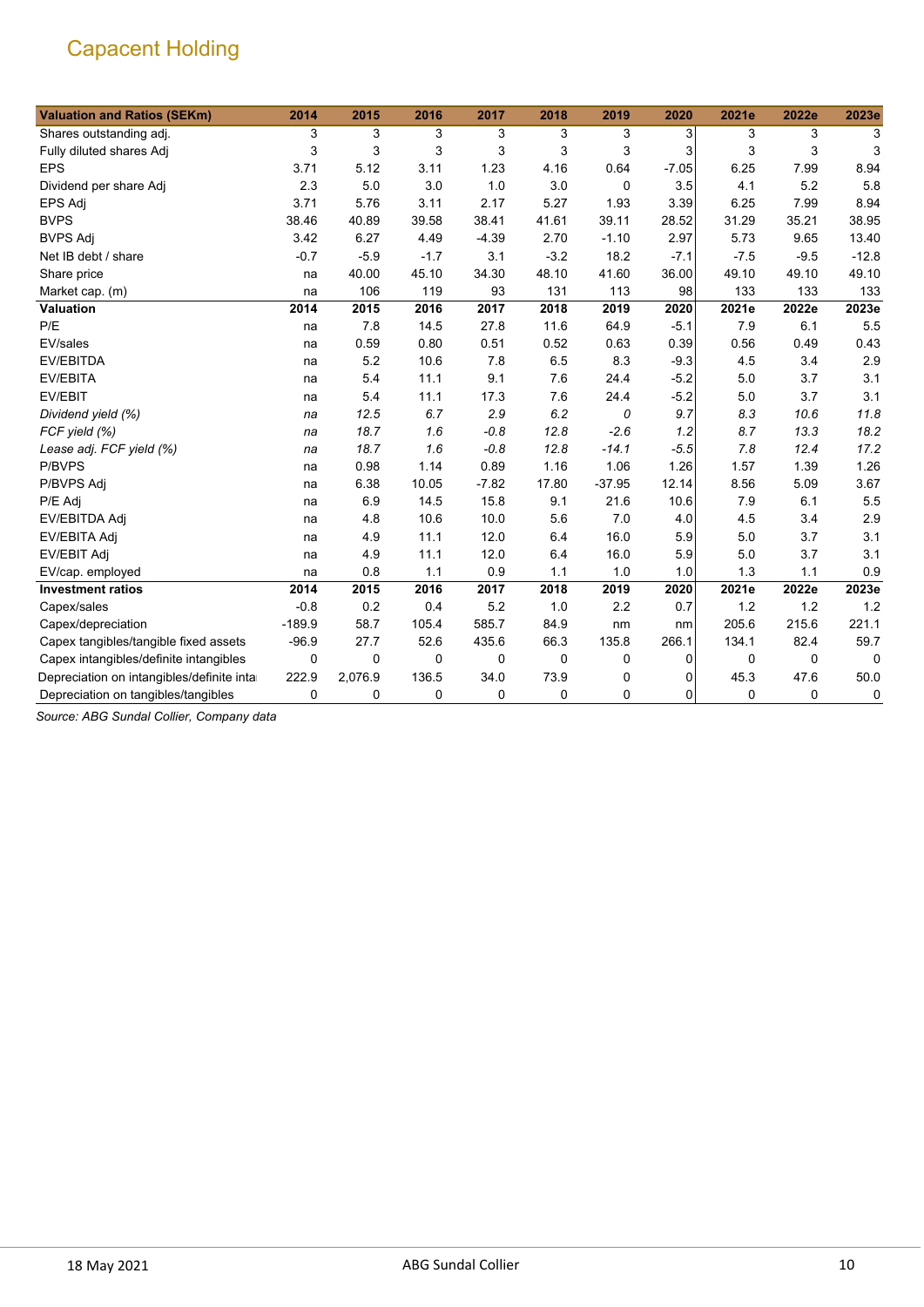### **Analyst certification**

I/We, Stefan Knutsson, Victor Forssell, the author(s) of this report, certify that not withstanding the existence of any such potential conflicts of interests referred to below, the views expressed in this report accurately reflect my/our personal view about the companies and securities covered in this report.

#### **Analyst valuation methods**

ABG Sundal Collier analysts may publish valuation ranges for stocks covered under Company Sponsored Research. These valuation ranges rely on various valuation methods. One of the most frequently used methods is the valuation of a company by calculation of that company's discounted cash flow (DCF). Another valuation method is the analysis of a company's return on capital employed relative to its cost of capital. Finally, the analysts may analyse various valuation multiples (e.g. the P/E multiples and the EV/EBITDA multiples) relative to global industry peers. In special cases, particularly for property companies and investment companies, the ratio of price to net asset value is considered. Valuation ranges may be changed when earnings and cash flow forecasts are changed. They may also be changed when the underlying value of a company's assets changes (in the cases of investment companies, property companies or insurance companies) or when factors impacting the required rate of return change.

### **Important Company Specific Disclosure**

The following disclosures relate to the relationship between ABG Sundal Collier and its affiliates and the companies covered by ABG Sundal Collier referred to in this research report.

Unless disclosed in this section, ABG Sundal Collier has no required regulatory disclosures to make in relation to an ownership position for the analyst(s) and members of the analyst's household, ownership by ABG Sundal Collier, ownership in ABG Sundal Collier by the company(ies) to whom the report(s) refer(s) to, market making, managed or co-managed public offerings, compensation for provision of certain services, directorship of the analyst, or a member of the analyst's household, or in relation to any contractual obligations to the issuance of this research report.

ABG Sundal Collier has undertaken a contractual obligation to issue this report and receives predetermined compensation from the company covered in this report.

ABG Sundal Collier is not aware of any other actual, material conflicts of interest of the analyst or ABG Sundal Collier of which the analyst knows or has reason to know at the time of the publication of this report.

Production of report: 18/05/2021 11:39 CET.

All prices are as of market close on 17 May, 2021 unless otherwise noted.

#### **Disclaimer**

This document has been prepared by ABG Sundal Collier which is the marketing name referring to all or any of ABG Sundal Collier ASA, ABG Sundal Collier AB or ABG Sundal Collier Partners LLP and any of their affiliated or associated companies and their directors, officers, representatives and employees.

This research product is commissioned and paid for by the company covered in this report. As such, this report is deemed to constitute an acceptable minor non-monetary benefit (i.e. not investment research) as defined in MiFID II.

This research product has not been prepared in accordance with legal requirements designed to promote the independence of investment research and is not subject to any prohibition on dealing ahead of the dissemination.

This report is provided solely for the information and use of investors who are able to make their own investment decisions without undue reliance on this report. The information contained herein does not apply to, and should not be relied upon by, investors with no or limited experience and knowledge from investments in financial instruments. This report is for distribution only under such circumstances as may be permitted by applicable law. Research reports prepared by ABG Sundal Collier are for information purposes only. ABG Sundal Collier accepts no liability whatsoever for any losses arising from any use of this report or its contents. This report is not to be used or considered as an offer to sell, or a solicitation of an offer to buy. The information herein has been obtained from, and any opinions herein are based upon, sources believed reliable, but ABG Sundal Collier makes no representation as to its accuracy or completeness and it should not be relied upon as such. All opinions and estimates herein reflect the judgment of ABG Sundal Collier on the date of this report and are subject to change without notice. Past performance is not indicative of future results.

This research report does not, and does not attempt to contain everything material that there is to be said about Capacent Holding.

The compensation of our research analysts is determined exclusively by research management and senior management, but not including investment banking management. Compensation is not based on specific investment banking revenues, however, it is determined from the profitability of the ABG Sundal Collier Group, which includes earnings from investment banking operations and other business. Investors should assume that ABG Sundal Collier is seeking or will seek investment banking or other business relationships with the companies in this report. The research analyst(s) responsible for the preparation of this report may interact with trading desk and sales personnel and other departments for the purpose of gathering, synthesizing and interpreting market information. From time to time, ABG Sundal Collier and its affiliates and any shareholders, directors, officers or employees thereof may (I) have a position in, or otherwise be interested in, any securities directly or indirectly connected to the subject of this report, or (II) perform investment banking or other services for, or solicit investment banking or other services from, a company mentioned in this report. ABG Sundal Collier relies on information barriers to control the flow of information contained in one or more areas of ABG Sundal Collier, into other areas, units, groups or affiliates of ABG Sundal Collier.

Norway: ABG Sundal Collier ASA is regulated by the Financial Supervisory Authority of Norway (Finanstilsynet); Sweden: ABG Sundal Collier AB is regulated by the Swedish Financial Supervisory Authority (Finansinspektionen); UK: This report is a communication made, or approved for communication in the UK, by ABG Sundal Collier Partners LLP, authorised and regulated by the Financial Conduct Authority in the conduct of its business. US: This report is being distributed in the United States in accordance with FINRA Rule 1050(f)(3)(B) by ABG Sundal Collier Inc., a FINRA member which accepts responsibility for its content. Research analysts are not registered/qualified as research analysts with FINRA or the NYSE, and are not associated persons of ABG Sundal Collier Inc. and therefore not subject to FINRA Rule 2241, the research analyst conflict rules. Research reports distributed in the U.S are intended solely for "major institutional investors", as defined under Rule 15a-6 of the Securities Exchange Act of 1934. Each U.S major institutional investor that receives a copy of this research report by its acceptance represents that it agrees it will not distribute this research report to any other person. Any U.S. major institutional investor receiving this report who wishes to effect